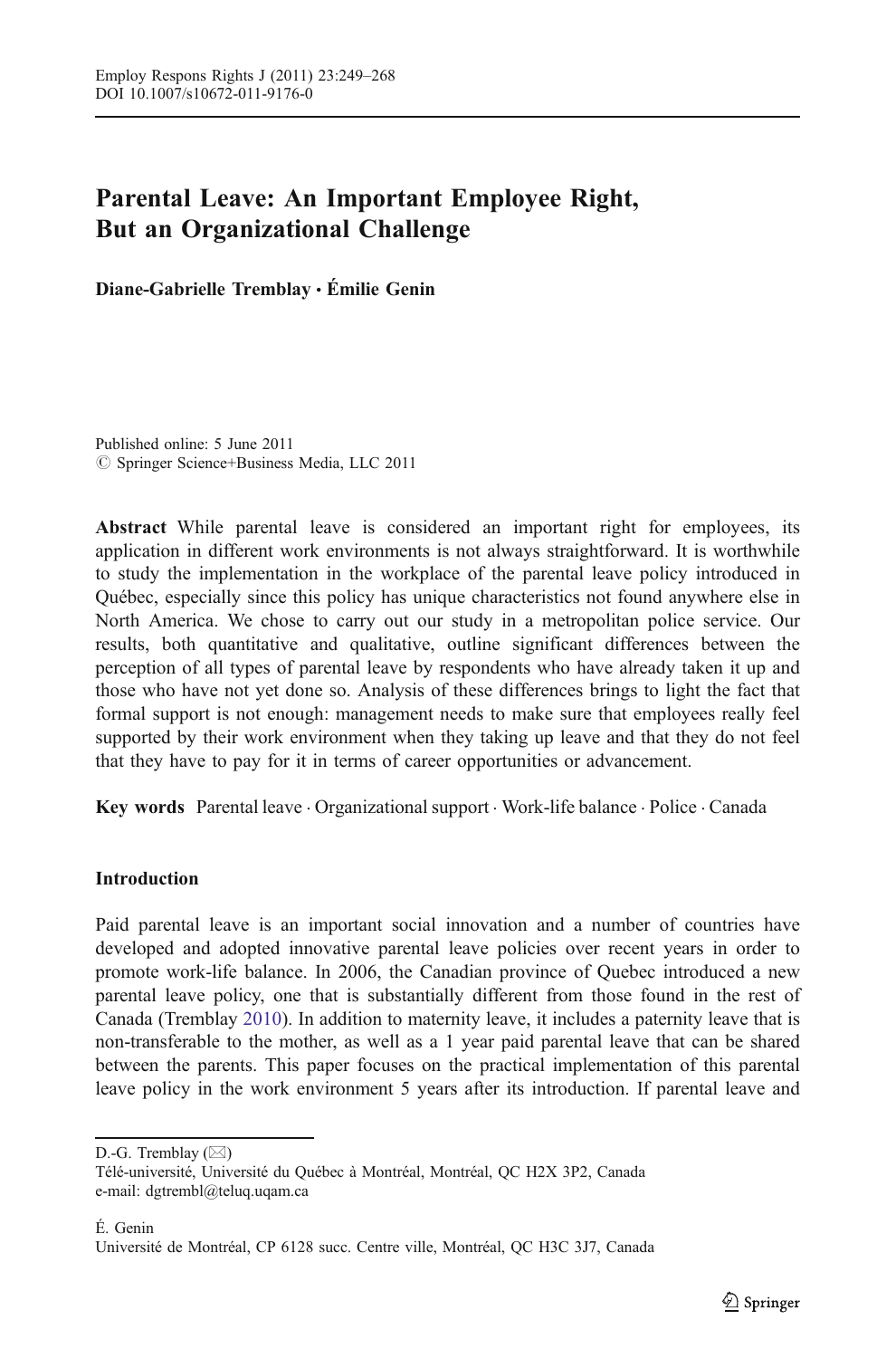other family leaves are considered an employee right, the application of these leave policies within various work environments, as shown by earlier research (Blair-Loy and Wharton [2004;](#page-18-0) Budd and Mumford [2006;](#page-18-0) Tremblay and Genin [2010\)](#page-19-0), is not always straight forward. It is therefore interesting to study the implementation, in the workplace, of the parental leave policy introduced in Quebec, especially as it is unique in North America. Indeed, this kind of leave is currently found only in Nordic countries such as Norway, Sweden, Denmark or Finland. Other European countries are, however, considering such a change and women in the rest of Canada would like to see similar programs in other Canadian provinces (Tremblay [2009\)](#page-19-0). These elements make the Quebec policy all the more interesting. While studies in Sweden have indicated that Swedish women tend to work part-time more often (Sundström and Duvander [2002](#page-19-0)), to our knowledge there has been no research on the impact of the longer parental leave *per se*. Since this type of paid parental leave is rather new and studies are scarce, understanding how this leave is used and what, if any, consequences for employees arise from its use, is of interest not only for academics, but also policy makers and human resources professionals.

It is, in general, easier to make use of leave policies in public sector organizations. We therefore chose to carry out our study in a large public sector work environment where the take-up of parental leave would in theory be easier for employees. However, since research has shown that managers and professionals are less satisfied with their work-life balance than other workers (Duxbury et al. [1993](#page-18-0); Elliott et al. [2001;](#page-18-0) Frederick and Fast [2001](#page-18-0); Galinsky *et al.* [2001\)](#page-19-0), we focused on a demanding work environment: the police service. Policing activities are known both for their atypical work schedules and the stress involved.

In this paper, after reviewing the literature on parental leave and organizational support for work-life balance, we present the research sample and the methodology used. Our results, both quantitative and qualitative, outline significant differences between the perception of parental leave by respondents who have previously taken it up and those who have not. The results of the analysis of these differences in perception were extremely interesting and of great importance for organizations who wish to support their employees in parental leave and in fine, in achieving work-life balance. The results stressed the fact that formal support is not sufficient: management needs to make sure employees really feel supported within the work environment when taking this leave.

## Parental Leave and Organizational Support for Work-Life Balance

## Parental Leave

Greenhaus and Beutell ([1985\)](#page-19-0) define the work-family conflict as the incompatibility between work and family roles such that one's involvement in the former negatively impacts participation in the latter. Conflicts occur when the individual perceives his/her family roles as being at odds with that of his/her professional role(s) and vice versa (Frone and Rice [1987](#page-18-0)). A number of studies report that parents complain about work-family conflict, especially parents of young children under 6 years of age (Frederick [1995;](#page-18-0) Tremblay [2008](#page-19-0)). Work-family conflict often results from time pressures that parents have to manage (Reid Keene and Quadagno [2004;](#page-19-0) Smith Major et al. [2002;](#page-19-0) Stephens and Sommer [1996](#page-19-0)). Familyfriendly policies are usually designed to offset or ease the articulation of workers' schedules and responsibilities. Such measures can be implemented at different levels. While in many English-speaking countries and particularly in the USA, the introduction - or not - of familyfriendly policies is generally up to the individual employer, most European countries provide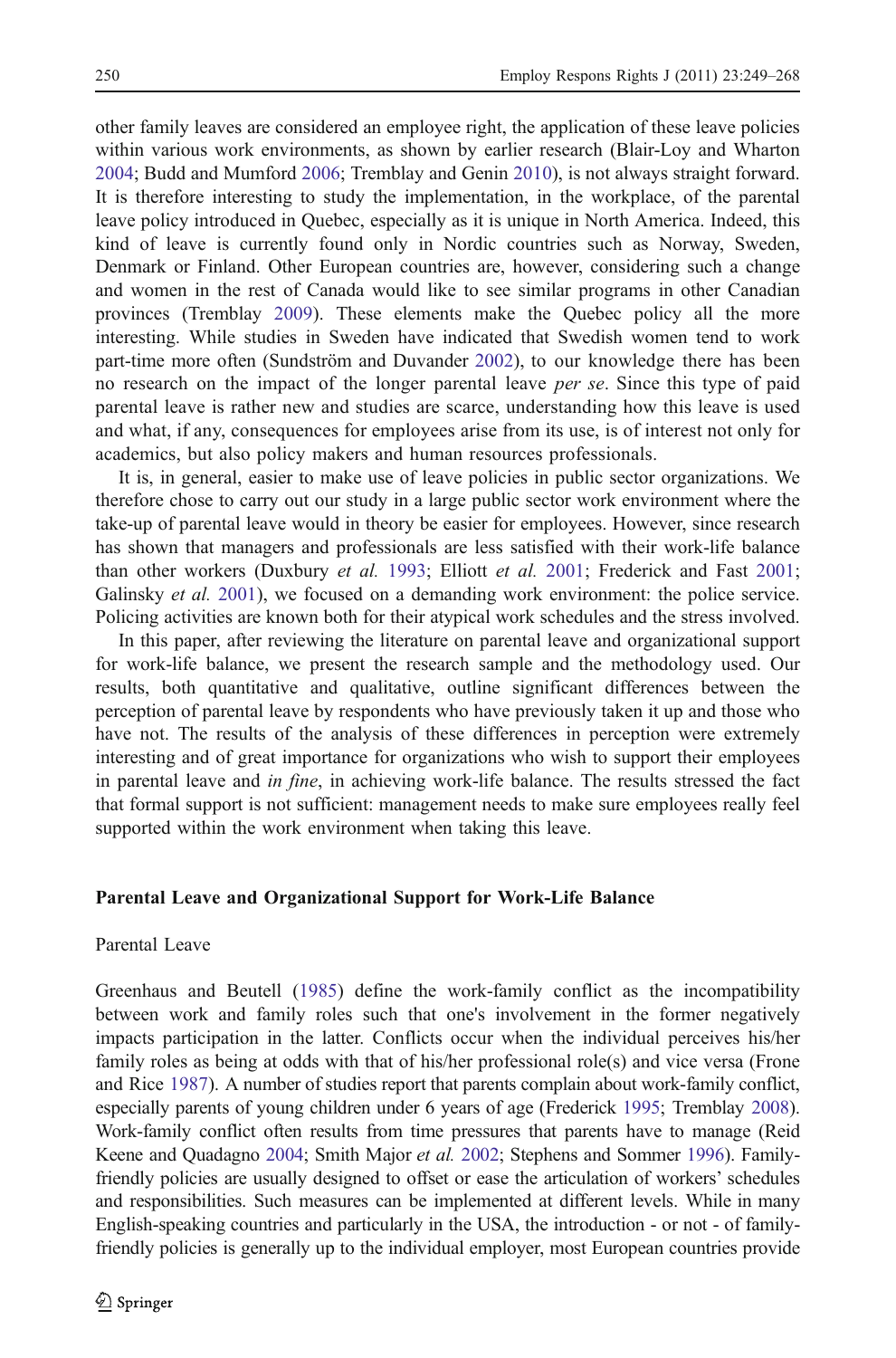parents with public policies or tools aimed at improving work-life balance (Cette *et al.* [2007](#page-18-0)), for example low-cost daycare services or paid parental leave.

In this respect, Quebec stands out as an exception in North America since public policies have long supported work-life balance (Cette *et al.* [2007\)](#page-18-0). In January 2006, Ouébec launched a new parental leave program to promote professional equality among women and men regardless of their employment status. Fertility rate was also a concern and provided another incentive for designing and implementing this program. Women's access to the labour market, children's rights and the participation of men in family responsibilities were also important factors (Doucet et al. [2009;](#page-18-0) Marshall [2008\)](#page-19-0). The program offers maternity leave and allows both parents to benefit from a flexible parental leave that can last up to 1 year, and paying 55% or 75% of the salary depending on which of the two options is chosen (Doucet et al. [2009](#page-18-0); Tremblay [2009\)](#page-19-0). It also offers a three-week (75% wage replacement) or five-week (55% wage replacement) period of paid paternity leave that is non-transferable to the mother. This non-transferable paternity leave and the possibility to share the parental leave are clearly intended to encourage men to participate fully in parental responsibilities when the children are very young. The presumption is that men would later then participate more in their education (Conseil de la Famille et de l'Enfance [2008](#page-18-0); Tanaka and Waldfogel [2007](#page-19-0)), and that this would further benefit child development in the short and long term (Driessen et al. [2005](#page-18-0)), and work-life balance (Marshall [2008](#page-19-0)).

Parental leave aims to allow parents to be available to their young children and to resume work without too much difficulty (Doucet *et al.* [2009](#page-18-0)). The offer of a specific leave for the father, which is non transferable to the mother aims for a stronger participation and presence of fathers, in what some (Brachet [2007](#page-18-0)) have called the "dual emancipation" model, in reference to the Swedish leave model, which is the first to have reserved time for the father. However, research shows that several organizational and cultural factors contribute to the success or to the failure of family-friendly policies (Fusulier *et al.* [2006](#page-18-0)) and more specifically of father's participation in paternity and parental leave (Brachet [2007\)](#page-18-0). Research shows that there is a limited impact of unpaid leave policies on leave taking by parents, while, as could be expected, paid-leave policies could have a potential impact -Han and Waldfogel [\(2003\)](#page-19-0) speak of a potential impact here because the USA do not have a paid parental leave and they could therefore not confirm this impact clearly. However, the Canadian data tends to support this since the introduction of a parental leave has translated into very high participation of parents in leave take-up, but more specifically the introduction of a paid and non-transferable paternity leave for Québec fathers (one province of Canada only has this regime) has translated into an 80% leave take-up by fathers after only 5 years of introduction.

Research also indicates that fathers still limit their participation in terms of number of days of leave taken even in the context of paid leave, and that these days are often taken at the same time as mothers (Brachet [2007\)](#page-18-0). It also indicates that it is very difficult to move fathers from "financial responsibility", as is the case in Germany, Britain and the United States to the model of "caring fatherhood" proposed in Sweden (Hobson [2002](#page-19-0)), and this is actually difficult even in the Swedish context, as fathers limit their participation. Fathers actually take some 40% of leave days, and often take them at the same time as mothers, thus limiting their implication in childcare (Brachet [2007](#page-18-0)). While some research identifies factors that have a positive influence on fathers' leave take-up, such as fathers' level of earnings and education in the case of Sweden (Sundström and Duvander [2002\)](#page-19-0), there has not been much research on the organizational variables that also have an impact on leave use. It appears important to determine what factors can explain this sub-optimal leave takeup, especially for fathers, all the more since leave take-up is important for child development (Driessen et al. [2005\)](#page-18-0).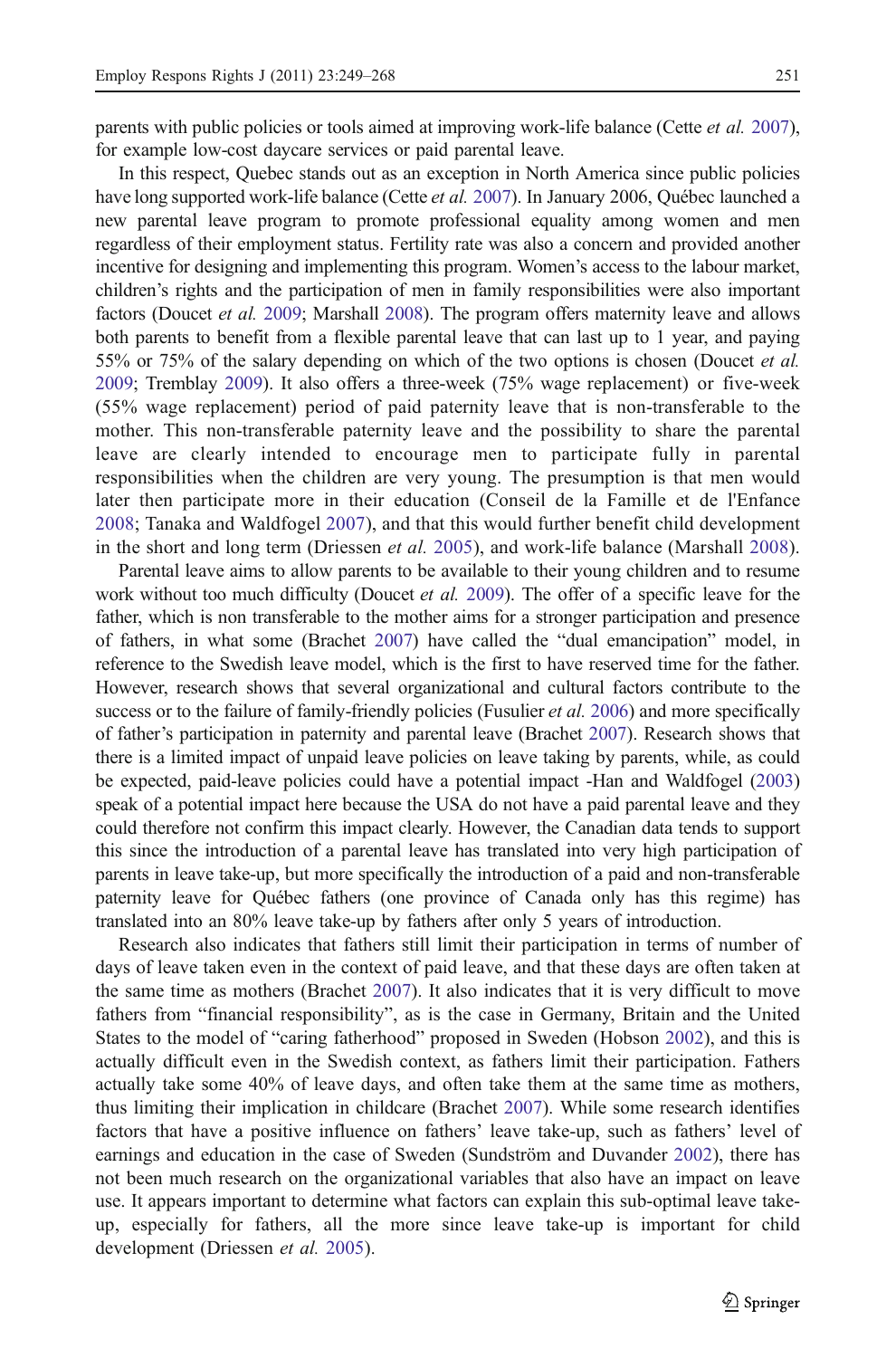While there is data on employment after leave (Han *et al.* [2009\)](#page-19-0), and some on impact of legislation on leave taking (Han and Waldfogel [2003\)](#page-19-0), there is little research and no national data on organizational support to leave take-up. Haas et al. ([2002\)](#page-19-0) indicate, on the basis of a Swedish survey that while Swedish companies are rather "father-friendly", few of them have actually undergone important changes in corporate policy or practice in order to make the work environment more supportive of active fatherhood. In such a context, men's use of parental and family leave benefits remains limited, even in Sweden, where the State is most supportive of this (Brachet [2007](#page-18-0); Haas et al. [2002](#page-19-0)).

It appears that in the absence of organizational support, taking up leave or using other family-friendly policies can not only be difficult, but can sometimes be perceived as having a negative impact on one's career (Fusulier *et al.* [2008](#page-18-0); Whitehouse *et al.* [2007](#page-19-0)). The expected benefits of these policies are then significantly overvalued when organizational support is not provided; it is thus important to determine what elements of organizational support could be missing for a better implementation of parental leave.

#### Organizational Support

This section discusses the importance of organizational support to the success of family friendly policies. Employees working in an environment viewed as offering family support experience lower levels of work-family conflict, which then translates into greater job and family satisfaction, followed by greater overall life satisfaction (Lapierre et al. [2008](#page-19-0)). The existence of family-friendly policies, such as parental leave, is supposed to reduce workfamily conflict; however, research has identified various factors that are likely to affect the relationship between family-friendly policies and work-life balance (Hammer et al. [2009](#page-19-0); Kossek and Ozeki [1998](#page-19-0)). The analysis by Whitehouse et al. ([2007\)](#page-19-0) of the Australian parental leave program shows that its take-up is primarily influenced by fathers' employment characteristics: those working in small organizations or non-permanent positions are least likely to use parental or paternity leave. This analysis highlights barriers to usage associated with labour market divisions and career pressures that cannot be solved solely by the introduction of progressive leave policies. Fathers' level of earnings and education can also have an impact on leave take-up (Sundström and Duvander [2002](#page-19-0)).

Other researchers draw attention to the impact of organizational culture and the behaviour and attitude of colleagues and supervisors on the problems encountered in articulating professional and personal responsibilities and leave take-up (Haas et al. [2002](#page-19-0); Lewis [2001\)](#page-19-0). Guérin et al. [\(1997](#page-19-0)) observed that organizational culture bears on the intensity of work-family conflict: when the employee does not feel that he/she will suffer penalties because of family matters, he/she is less likely to experience work-family conflict. Conflict is also lessened when the employee believes that the manager feels empathy or is accepting of arrangements facilitating work-life balance. Campbell Clark ([2001\)](#page-18-0) shows that organizational culture and management's acceptance of measures supporting work-life balance help explain why they are or are not actually used by employees. And finally, findings reported by Behson ([2005\)](#page-18-0) and by Thompson *et al.* ([1999\)](#page-19-0) underline that familyfriendly policies are often inefficient when informal support is not provided in the form of a positive attitude from management and an inspiring work environment, where employees need not fear for their career advancement if they make use of these policies.

It therefore seems that while much research insists on the existence or availability of family-friendly policies (Duxbury and Higgins [2003](#page-18-0)), organizational support may play a positive or negative role in the actual use of these policies (Blair-Loy and Wharton [2004](#page-18-0); Budd and Mumford [2006\)](#page-18-0), including the parental leave policy (Fusulier et al. [2006](#page-18-0);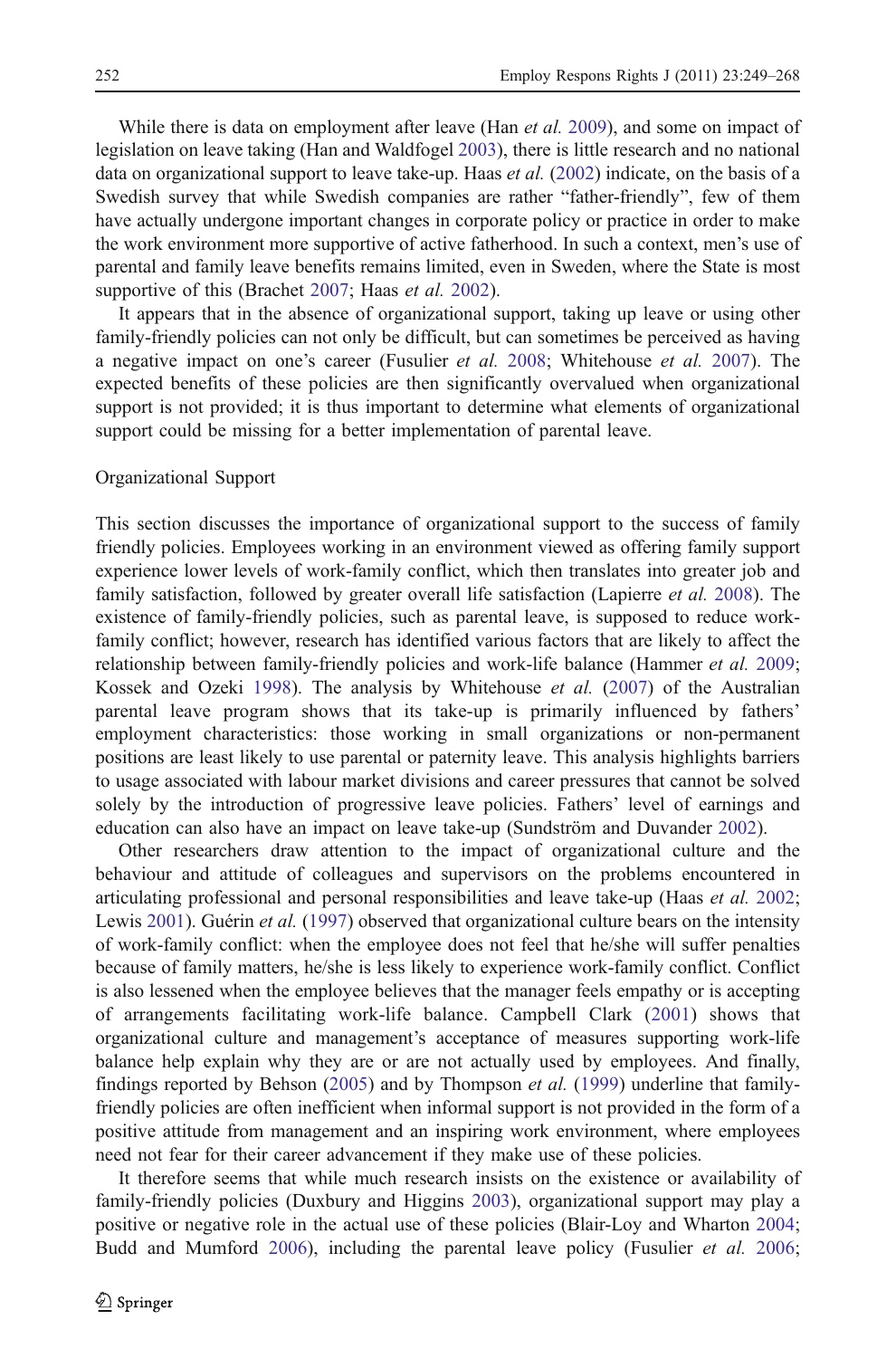Fusulier *et al.* [2008](#page-18-0)). Although parental leave is a public policy in Quebec, the use of this measure varies from one organization to the next and depends on the perceptions of the employees and the anticipated consequences on their career (Tremblay and Genin [2010](#page-19-0); Whitehouse *et al.* [2007\)](#page-19-0). The employer's support therefore appears to be an essential ingredient in the success of parental leave policies. Indeed, perceived organizational support toward parental leave is likely to encourage, discourage or even deter employees from using those policies. In other words, for these policies to fulfill their objectives, employed parents need to be confident in their use of the policies and without fear of consequences on their careers. As a result, it is important to study in-depth the implementation of parental leave policies in the workplace, their perception by employees and the possible consequences of their take-up.

# Methodology

Our research aim is to answer the following questions: What is the perception of Quebec's parental leave program in the workplace; and what facilitates or hinders its usage? These questions are dealt with comprehensively. We opted for a case study methodology because it is particularly appropriate in instances where the purpose is to study a phenomenon in depth or where the contextual conditions are believed to be pertinent to understanding it (Yin [2003\)](#page-19-0). In this research, context was fundamental to examine in order to get the interactions between variables liable to facilitate or hinder the use of the parental leave program. The case we present is based on qualitative and quantitative methods. First the general results of a quantitative survey are examined. Then, a qualitative approach with in-depth interviews is used to gain a more detailed understanding of the situation. The survey was carried out in 2007–8 amongst the members of a metropolitan police service in Québec (Canada); it was done with the cooperation of the human resources management department.

#### The Police Service's Working Environment

The following description of the sample relies on prior research (Vallière and Lavoie [2006\)](#page-19-0) carried out at the same police service. The police working environment is not generally thought of as a job environment that would actually encourage or promote work-life balance. It is stressful, with important professional risks and atypical work schedules. The police service is traditionally a male environment; yet one of the significant trends in many police organizations is the feminization of a large segment of the workforce over the last 20 years. In the police service (PS) we studied, women represented about 28% of the police officers in 2006, a 6% increase from 2001 (Vallière and Lavoie [2006\)](#page-19-0). As the civilian workforce has long been feminized, in 2006, 36% of the total police workforce were women (Vallière and Lavoie [2006](#page-19-0)). Another important trend is the rejuvenation of the work force. In 2006, 65% of the employees were born after 1965. Both trends – feminization and rejuvenation - contribute to the rise of new issues and expectations within police forces, especially with respect to work-life balance. Younger generations seem to have a greater desire for work-life balance, even at the expense of their career expectations, than older generations (Labrèche and Lavoie [2004\)](#page-19-0). They are also more open to role sharing between men and women, including taking-up parental leave. In recent years, the HR department noted an increase in maternity leave, in paternity leave and in parental leave in general. They expect this increase to continue in the coming years (Vallière and Lavoie [2006\)](#page-19-0).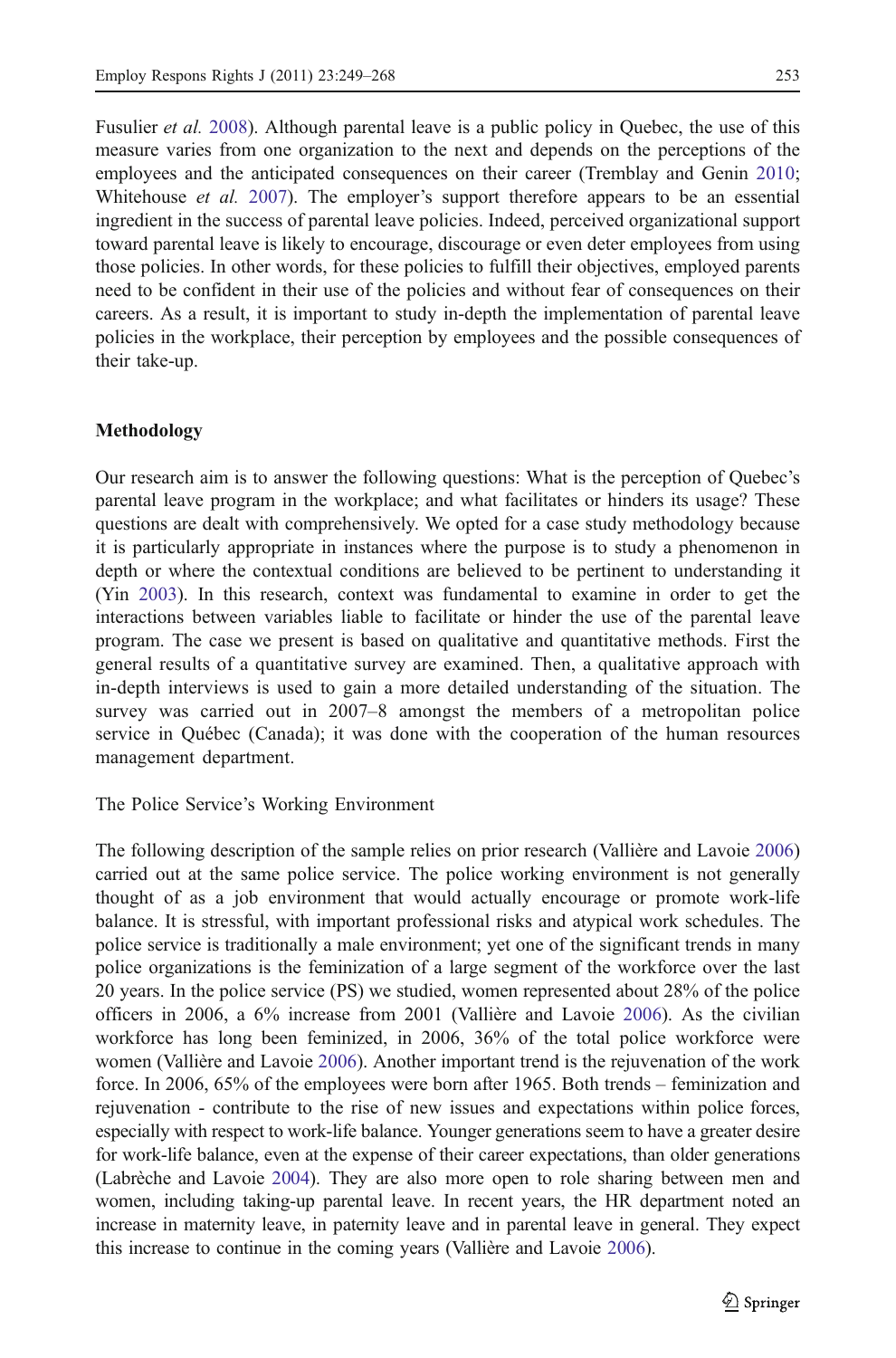Family concerns are among the most important issues for police employees. A survey carried out in 2005 indicates that 61% declared that planning their career is conditioned by work-life balance. While 35% declared facing work-family conflict - this number rises to 40% among police officers - according to Lavoie [\(2005](#page-19-0)), almost two thirds of police employees believe that their supervisors support them in work-life balance efforts or approach. So, within the context of the significant advances that have been made, it is interesting to see how parental leave is perceived.

#### Research Tools and Sample Description

Our research methodology includes two parts: one quantitative, providing a general outline; and one qualitative, going more in-depth into the perceptions of the parental leave program, its effects and what may facilitate or hinder its usage.

Questionnaires for the quantitative survey were administered online for the most part, but also by mail. They included questions on (i) work-family conflict in general, (ii) organizational support for work-life balance, (iii) the perception of the different types of parental leave, (iv) the support provided by colleagues and supervisors and on (v) the impact on one's career if one uses parental leave. For most questions we used Likert's scales in 4 or 5 points. Questions and categories for analysis (leave take-up, timing, motives, organizational support and legitimacy of leave) were inspired by prior research, generally on family-friendly measures within firms within firms, which we extend to parental leave specifically (Families and Work Institute [1998,](#page-18-0) [2008;](#page-18-0) Guérin et al. [1997](#page-19-0)). The questionnaire was e-mailed to all members of the PS, however we were informed by the HR department that not all employees use their professional email. It is therefore likely that quite a large number of employees did not even receive the message. Despite this, we retrieved 200 completed questionnaires, 104 from men and 96 from women. Women were therefore overrepresented in our survey (they account for only 36% of the workforce); nevertheless, the response rate for men is satisfactory for an issue that is not usually considered of prime concern to them and for which it is often difficult to obtain their participation. The questionnaire was also submitted to administrative employees, the majority of whom are women, as this category of workers also has atypical work schedules and a stressful work environment despite the fact that they are not police officers.

As Table 1 shows, women are more often found in administrative and support functions, while men dominate the top hierarchical functions. The differences are statistically significant (chi-squared test). The majority (56%) of respondents have parental responsibilities. 57% of women and 55% of men have at least one child under the age of 18. The respondents were therefore, in general, concerned by work-life balance issues. In the light of the of ageing population, one can also surmise that non-parents may well have family responsibilities toward an ageing, sick or handicapped spouse or family member. In

| categories | Job title              | Men        | Women     | Total      |  |
|------------|------------------------|------------|-----------|------------|--|
|            | Administrative role    | 8(8%)      | 36(38%)   | 44 (22%)   |  |
|            | Police officer         | 71 (68%)   | 51 (53%)  | 122(61%)   |  |
|            | Supervisor, manager    | 17(16%)    | $9(9\%)$  | 26(13%)    |  |
|            | Commander, lieutenant, | 8(8%)      | $0(0\%)$  | 8(4%)      |  |
|            | Total                  | 104 (100%) | 96 (100%) | 200 (100%) |  |
|            |                        |            |           |            |  |

Table 1 Professional by gender.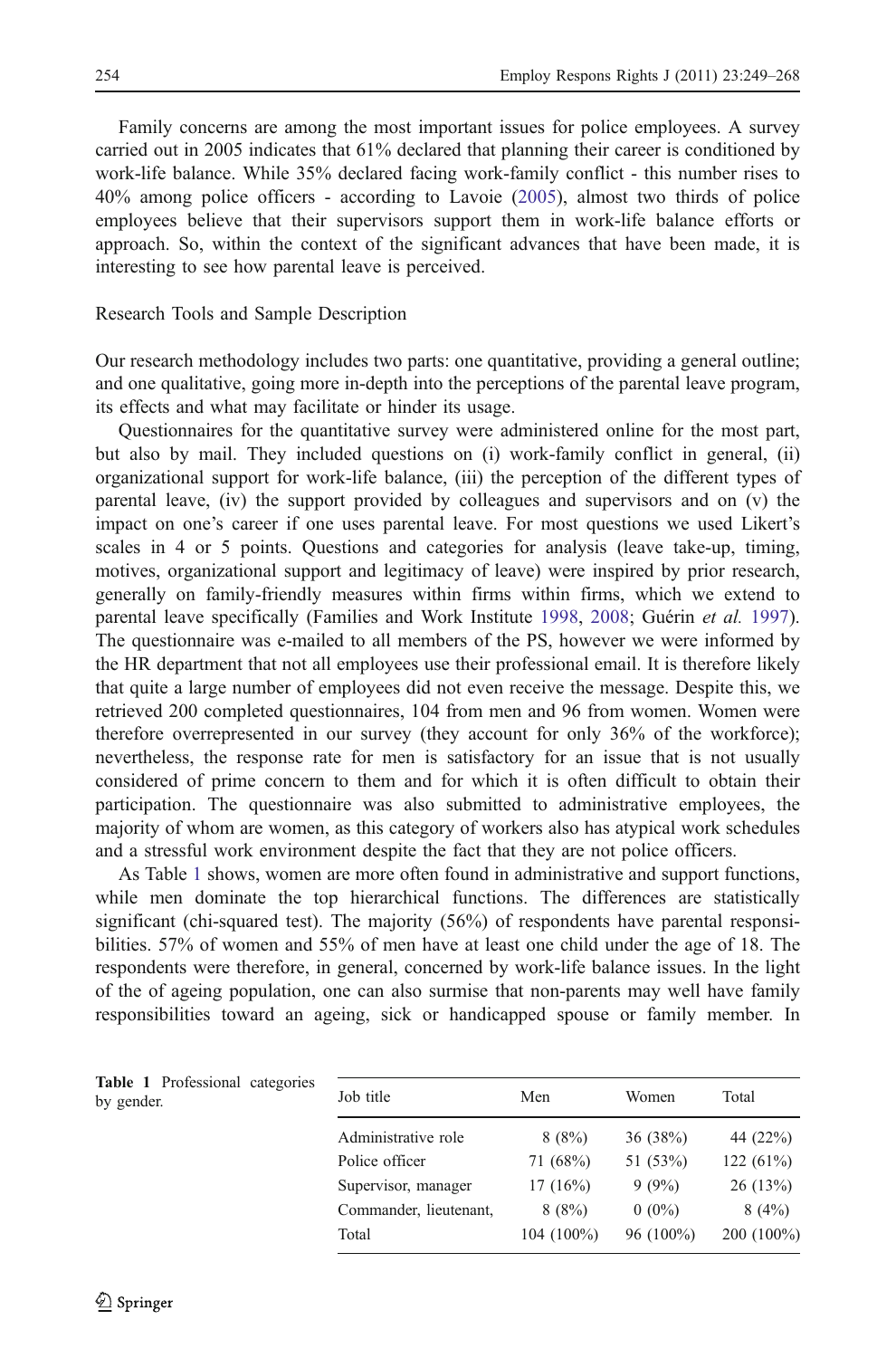addition, in the context of blended families, respondents may have responsibilities towards a spouse's child or children and may therefore be directly concerned with these issues as well. In order to assess the formal or informal support of the work environment, we evaluated the perception of parental leave according to the following categories: men and women, parents and non-parents and persons who used the leave and those who had not.

To complete the survey with qualitative data on actual use of parental leave, in-depth interviews were also conducted. Qualitative data of this type provides a better understanding of the challenges posed by the actual use of employee rights, such as the take-up of parental leave. The categories for analysis (leave take-up, timing, motives, organizational support and legitimacy of leave) were developed on the basis of previous research cited above, but also here on the main question that came out of the quantitative data, that is the observation of a difference of perception between those who had taken the leave and those who had not, and the need to explain this difference as well as the possible impact in terms of leave take-up more generally.

Qualitative data was therefore gathered from 53 semi-structured 60-minute interviews with police service employees. Interviews were conducted individually and confidentially. Our sample was made of 28 women - of which 20 were policewomen, 3 supervisors or sergeant, 2 managers, and the others office workers - and 26 men - of which 16 were policemen and the others commanders, supervisor or chief of division. Respondents were aged between 26 and 55. Although their seniority in the service varied, most respondents entered the service directly. Our intent was to review as many personal and family situations as the participants would allow, gathering as much data as possible and saturating the corpus. Among the employees interviewed, the following situations were observed: some had children, some were childless, and others had family responsibilities toward parents or an ailing spouse. With regards to the children, ages ranged from newborn to young adult. Among the respondents with children under 18, a number had shared custody or lived with their spouse's children. All the interviews were recorded, transcribed and processed using the Nvivo8 program to sort and aggregate the information.

Data was coded into the following categories (Fusulier *et al.* [2006;](#page-18-0) Guérin *et al.* [1997](#page-19-0); Haas et al. [2002\)](#page-19-0) in order to sort it: work hours and schedules, work-family conflict, worklife balance; organizational support for work-life balance (from supervisors and colleagues); distribution of tasks within the household; support from partner; access to family-friendly policies; access to parental leave; perception of parental leave; provisions claimed by respondent; positive and negative effects of parental leave and impact on career. The coding was validated by two researchers.

#### **Results**

Although the environment was not particularly suited to work-life balance, the police service under study initially seemed relatively open to parental leave. Following in-depth analysis, however, we encounter discrepancies in the attitudes of employees toward parental leave. There is a real difference between stated policy and the personal experience of parents who have taken up parental leave. In this paper, we argue that focus should be put on organizational support in order to increase leave uptake. In order to support this, we present the statistical results of our research but we focus on the qualitative results that provide a better understanding of the perceptions of parental leave in the workplace, its impact, as well as difficulties related to leave uptake.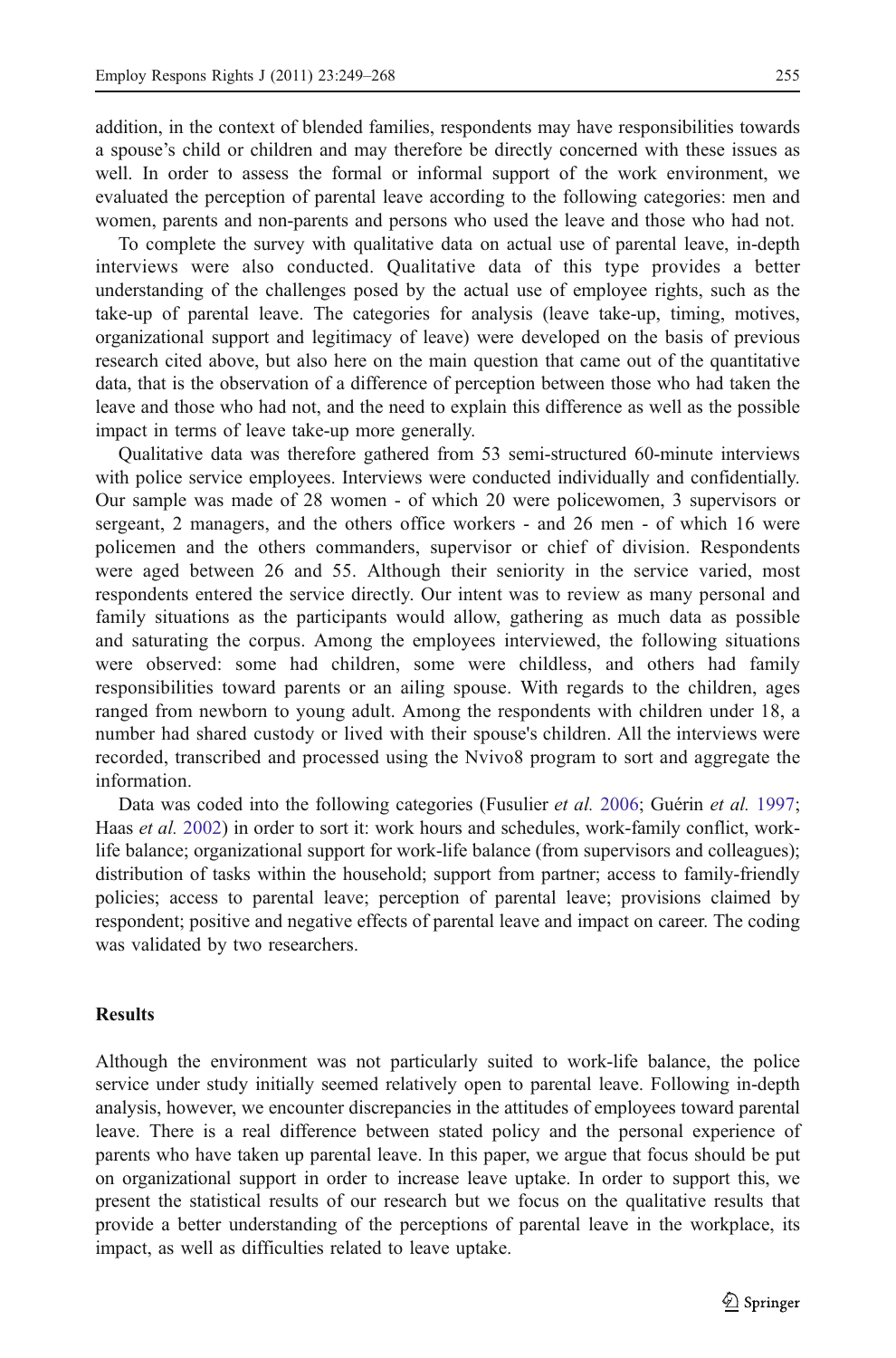## An Open Attitude Toward Parental Leave

Where parental leave is concerned, respondents are very positive: 94% believe that "taking parental leave is a right" and approximately 65% agree with the statement that "taking parental leave is part of the workplace culture". Our results therefore show the police working environment is, at least initially, rather favourable to parental leave takeup. This is somewhat surprising in a male-dominated sector. Indeed, one police officer told us:

"You actually do not have a choice, you must spend time with your children whether you are a mother or a father; one of the two has to be there for them. I recently met a plainclothes officer who was back from a 6 week parental leave; his wife took on part of the program and he pitched in too so I see that sharing is slowly gaining ground. When you have two young children, or even toddlers, things are hectic and there is no idle time in the house. But we managed to make sure that one of the parents is home at all times and with the parental leave this is possible. It sure is a good thing that both parents can get involved that much more."

This positive view of the situation is underscored by the fact that only 6% of respondents disagree with the statement that "taking parental leave is a right". What's more, there are no significant differences (chi-squared test) between women and men or between parents and non-parents in this regard. This small percentage of respondents who disagree seems to represent a small group of sceptics, with no particular characteristic in terms of gender or parenthood. Again, with regards to the approximately 65% of respondents that agree with the statement: "taking parental leave is part of the workplace culture", we found no statistically significant differences between women and men; nor between parents and non-parents.

The question "If I am (or I become) a manager, taking parental leave is rather unlikely", enables us to assess the general view in the workplace with regards to parental leave take-up and career development. Overall only 22% of respondents agree or fully agree with this statement which means that the majority does not believe that there is inconsistency between management functions and leave take-up. One respondent emphasized that, compared to previous generations, this behaviour represents a major shift. Indeed, older policemen generally had a wife at home, whereas those from the younger generation have partners who are active in the labour market and this influences their behaviour:

"There is a definite difference between generations, say between the tail end of baby boomers and the younger generation now in middle management; they will take complete parental leave even when they have just been promoted. There are improvements in the governmental measures that are offered and even if we are appalled that the younger generation of middle managers take leave when they have just been promoted, well it's the law and if it's the law it's certainly possible to do so: they have the right."

To sum up, contrary to expectations that the police working environment would not be favourable to work-life balance, it actually appears to be open to parental leave take-up. In addition, from a point of view of organizational culture, the perception of parental leave is generally positive; it is relatively open to people taking the leave. However, attitudes toward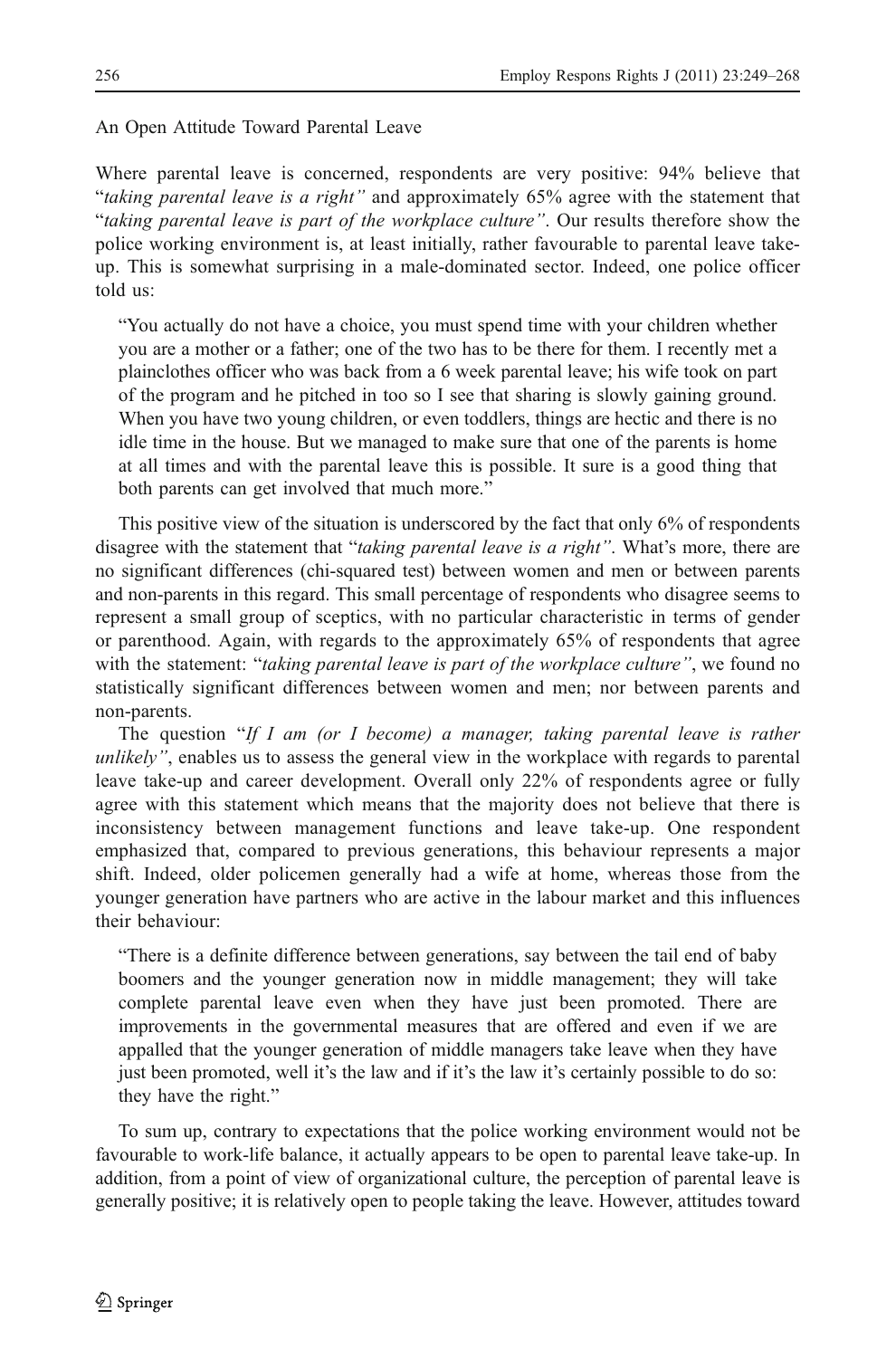<span id="page-8-0"></span>parental leave display more ambivalence than expected in practice, and this is highlighted by those who have taken parental leave and have a different view.

Those Who Have Taken Parental Leave Have a Less Positive Perception of the Situation

Organizational culture is a significant element in fostering or dissuading work-life balance arrangements. The survey findings indicate that the majority of respondents believe it is usually possible to find a solution and to take parental leave. However, the data points to a substantial difference between parents and non-parents. Indeed, we find 74% of non-parents but only 57% of parents agreed with the statement "Taking parental leave is part of the workplace culture". Non-parents think that taking parental leave is part of the organizational culture, but it is probably because they never had to file such a request. So, while workplace philosophy is apparently not unfavourable to parental leave, parents have a different, less positive view of the situation. Where persons with parental leave experience are concerned, opinions are fairly evenly distributed with regard to the statement "Taking parental leave is part of the workplace culture. Figures show that 22% totally disagree with the statement and only 9% totally agree. Among respondents who have not experienced parental leave, results are more definite: 69% agree with the statement (including 18% who are in total agreement). It is clear then that employees who have experienced parental leave hold a less positive perception of organizational culture in this respect, while the respondents who have never experienced parental leave, perceive the workplace culture as being very favourable to its take-up.

Among the respondents who had never used parental leave, 88% agree with the statement "If I were to take parental leave, I could find a way to miss work". This proportion, however, drops to 68% among respondents who have already experienced parental leave (see Table 2). Still, since the majority of respondents agree with the statement, it means that it is possible in most cases to work things out in order to take-up parental leave. The difference between the two groups is underlined by the fact that respondents who have experienced parental leave

| "I can find a way to miss work to<br>take up parental leave"  | No previous leave taken | Previous leave taken | Total       |
|---------------------------------------------------------------|-------------------------|----------------------|-------------|
| Totally disagree                                              | 6(4%)                   | 3(7%)                | 9(5%)       |
| Disagree                                                      | 13 $(9%)$               | 11(25%)              | 24(13%)     |
| Agree                                                         | 87(63%)                 | 23(52%)              | $110(60\%)$ |
| Agree totally                                                 | 32(23%)                 | 7(16%)               | 39 $(21\%)$ |
| Total                                                         | 138 (100%)              | 44 $(100\%)$         | 182 (100%)  |
| "I have my supervisor's support<br>to take up parental leave" | No previous leave taken | Previous leave taken | Total       |
| Totally disagree                                              | 2(2%)                   | 3(7%)                | 5(3%)       |
| Disagree                                                      | 10(7%)                  | 16(36%)              | 26(14%)     |
| Agree                                                         | 91(66%)                 | 20(46%)              | 111 $(61%)$ |
| Agree totally                                                 | 34(25%)                 | $5(11\%)$            | 39(22%)     |
| Total                                                         | 137 (100%)              | 44 (100%)            | 181 (100%)  |
|                                                               |                         |                      |             |

|  |  |  |  | Table 2 Taking up parental leave. |  |
|--|--|--|--|-----------------------------------|--|
|--|--|--|--|-----------------------------------|--|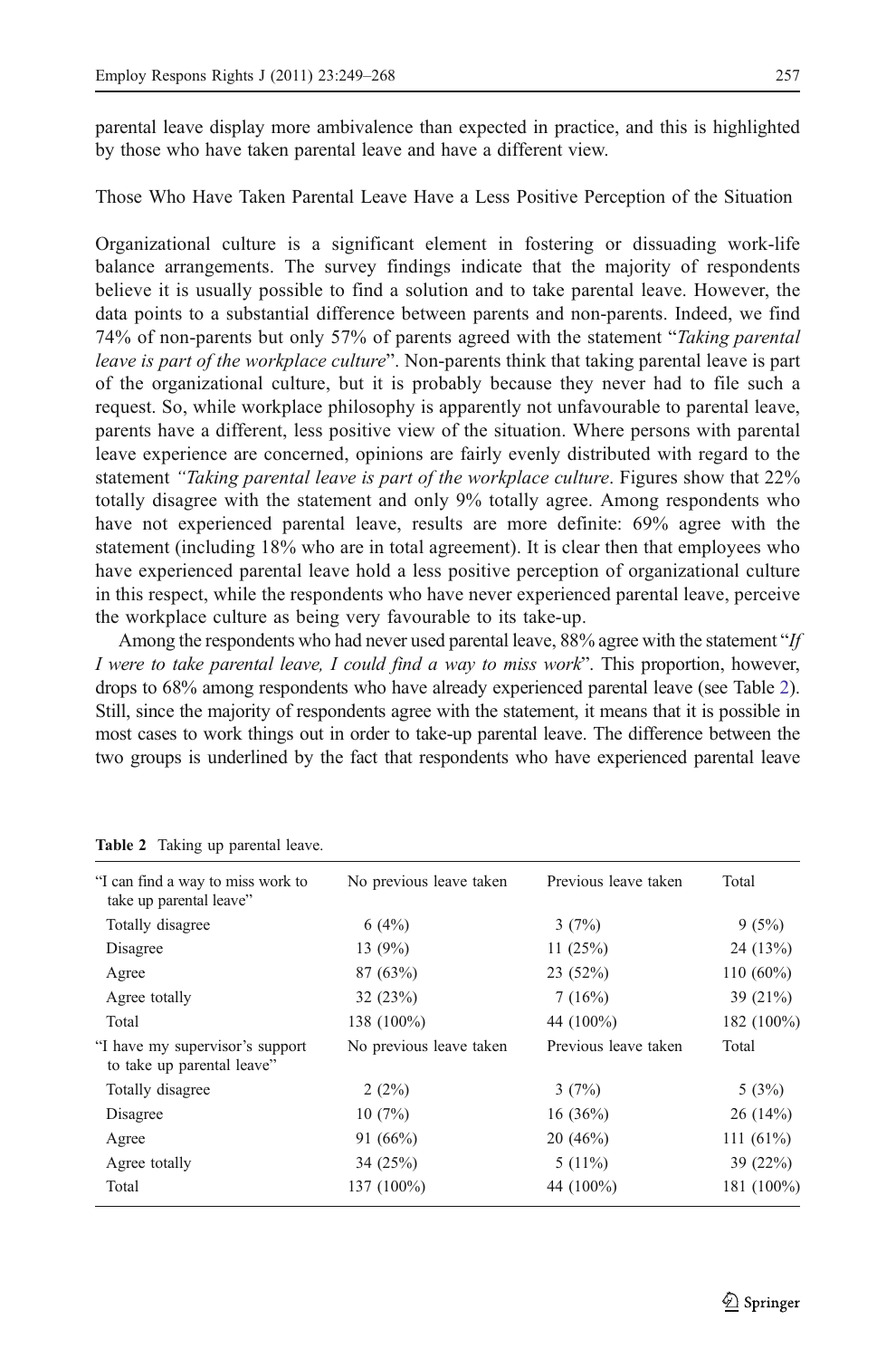offer less convincing or cut and dry answers: they see or have experienced the organizational problems entailed in taking up parental leave.

"When someone is missing, adjustments must be made, for example staying longer or something, but somebody must be present at all times; management has never accepted training people to manage the turnover while waiting for another person to arrive… We have to fill-in for each other; if someone calls in sick, we must make it to work regardless of the weather conditions, time of day, or whatever. I remember having to report in at 3 AM with a knee injury; I did, then I went to see my doctor who put me off work for 10 days because I could hardly walk."

Differences are even more marked when supervisor support is considered (see Table [2](#page-8-0)). More than 91% of respondents who have not taken parental leave believe that they would have the support of their supervisor. While only 57% of persons who have taken up parental leave state that they received supervisor support, and 43% witness to the contrary – this is a rather high percentage. Only 9% of respondents who have no experience of parental leave believe that their supervisor would not support them. These differences in the perception of organizational support toward parental leave are significant, and one must add discrepancies in individual supervisors' attitude to them. Interviewing both male and female police officers, we observed that while some have a positive opinion of their supervisors' support, others qualified this support as something resulting from individual behaviour more than an organizational commitment to and support for work-life balance:

"It's different between one station and the other. Here, it is the sergeant who decides of group composition; if your supervisor is open-minded, things will go well in group composition –he's the one who decides. But whenever you happen to deal with a sergeant who says: It's your problem and we're not concerned, things will be more difficult. It's a matter of openness."

"My supervisors always told me: Your family comes first and we'll manage. It's also my view of things."

"Management doesn't accept to train others for this task and we are backups to each other. There are only seven of us able to do this job. Each day four of us work and the three others are off. If one person is unable to report to work, then the others must manage to compensate. There is no support available from anyone else. I can't just walk in and tell my boss that I have to go; he'll just reply: *find someone to replace you*."

"When my spouse took parental leave for our second son […] he left for 8 weeks because he added his vacation to the parental leave, something you can never do in other circumstances. His boss, however, didn't really appreciate it because he is a motorcycle officer. He isn't part of a team, it is different altogether."

It is clear from these results that although the organization is to a certain extent "fatherfriendly", it has not undertaken major changes in its policies or practices to ensure that the work environment really supports parents who take leave.

Where colleague support is concerned, the discrepancies are not as sharp. Nearly 85% of respondents with no parental leave experience think that they would have their colleagues' support, but only 61% of persons who have experienced parental leave confirm receiving actual support from their colleagues. It is worth noting that differences between the groups were more marked at both ends of the spectrum: more than one quarter of respondents who had not experienced parental leave were in full agreement with the statement "I have my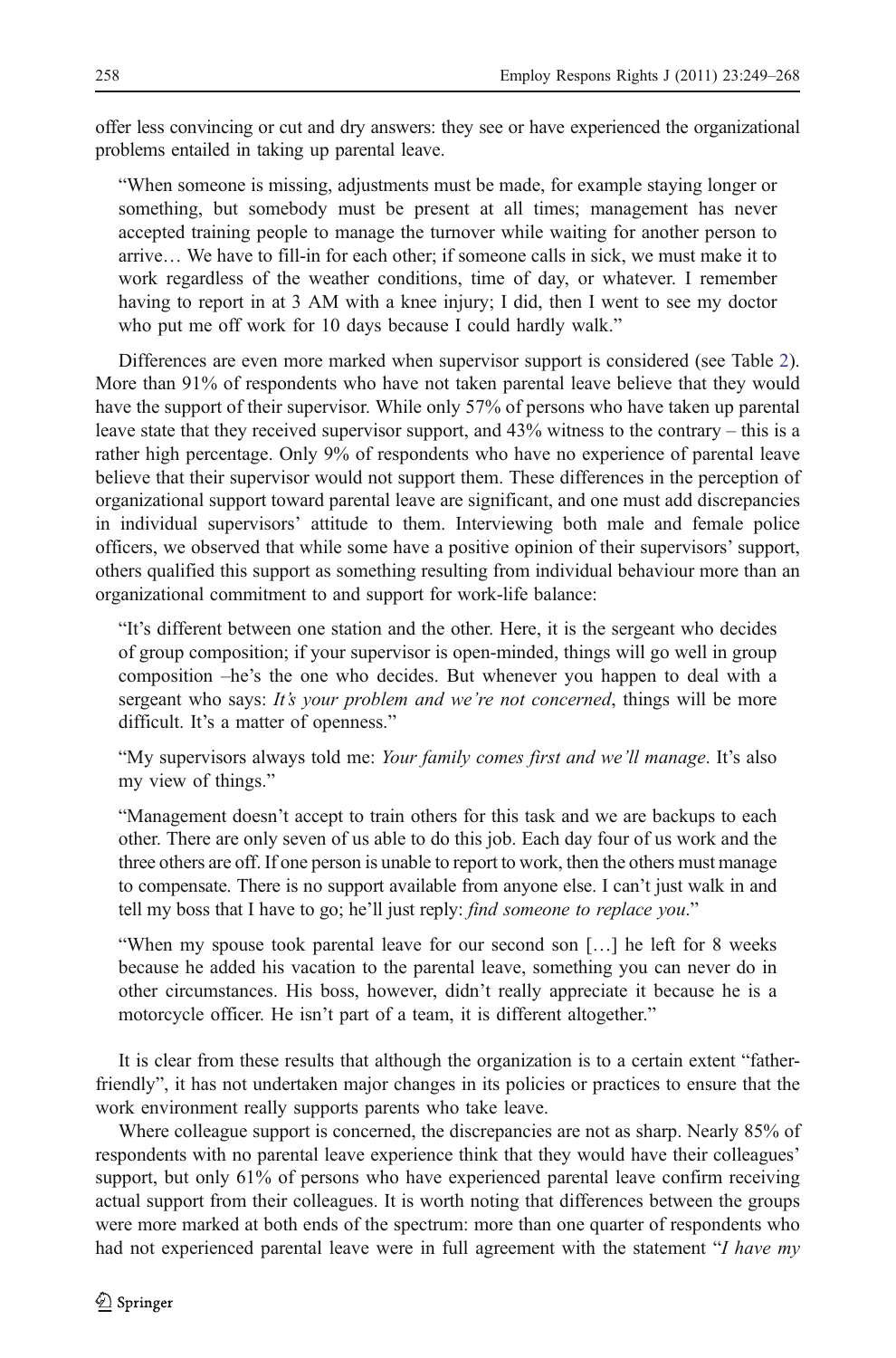colleagues' support" while just 7% of persons who have taken parental leave fully agreed with the statement. The actual support provided seems less than the anticipated or expected cooperation. Some supervisors and colleagues may be supportive and amicable while others much less so and that this may be somewhat random:

"There may be tensions between us at times but we know we're all in the same difficult situation, there is no back-up […] I suggested that management begin by asking who would accept to work a few shifts; things would be easier somehow if people agreed earlier instead of having full days dumped on them. We do it on a small scale but it's not easy."

"Yes, the situation generates conflicts among us… at times there are time conflicts and I can't attend my classes –I go to work instead; I go to work because of the personnel shortage..."

The perception of the impact of parental leave on career is extremely significant. While, more than 62% of respondents agree with the statement "There is no negative impact on my career", but there are stark differences between respondents who have previously taken parental leave and those who have not. A large number of the former disagree with the statement as only 29% say that there is no negative impact on one's career while 71% of respondents without parental leave experience believe this – the proportions are inversed. It means that three out of four respondents who have experienced parental leave believe that parental leave may have or has had negative impacts on their career.

From the survey results, it would appear that as long as respondents have not been exposed to the actual conditions and problems related to parental leave, especially with respect to career management, they cannot imagine the problems involved. In spite of the fact that the workplace is considered receptive to parental leave take-up, our findings reveal that employees who have taken parental leave firmly believe that there is a price to pay in terms of career development. Challenges arise with the actual take-up of leave and may lead individuals, who are not in principle opposed to parental leave, to be somewhat less supportive than they might have been otherwise.

## Obstacles to Parental Leave Take-Up

Some organizational policies, such as the non-replacement of officers on parental leave, indirectly influence the organizational culture regarding parental leave and can generate conflicts. Respondents mention problems inherent to the (small) size of certain units or teams; namely with respect to the difficulty involved in the covering for absent team members. From this point of view, all leave, regardless of its nature, generates a strain on the team; it may lead to fathers, who want to take parental leave, feeling less legitimate in their request. During the interviews, three male police officers mentioned the problems they had in taking parental leave because of the small size of their unit and the strain on the other members of the team who had to bear the extra workload:

"When someone is gone, it's not a matter of children or what have you; that is quite irrelevant. What happens is that the service continues to assign projects for this and for that, and we find ourselves with minimum staffing while the person on leave is not replaced […] Here, the minimum daytime staffing is a team of two and a single officer, same thing at night but that's written nowhere. You ask your boss for time off and it's impossible."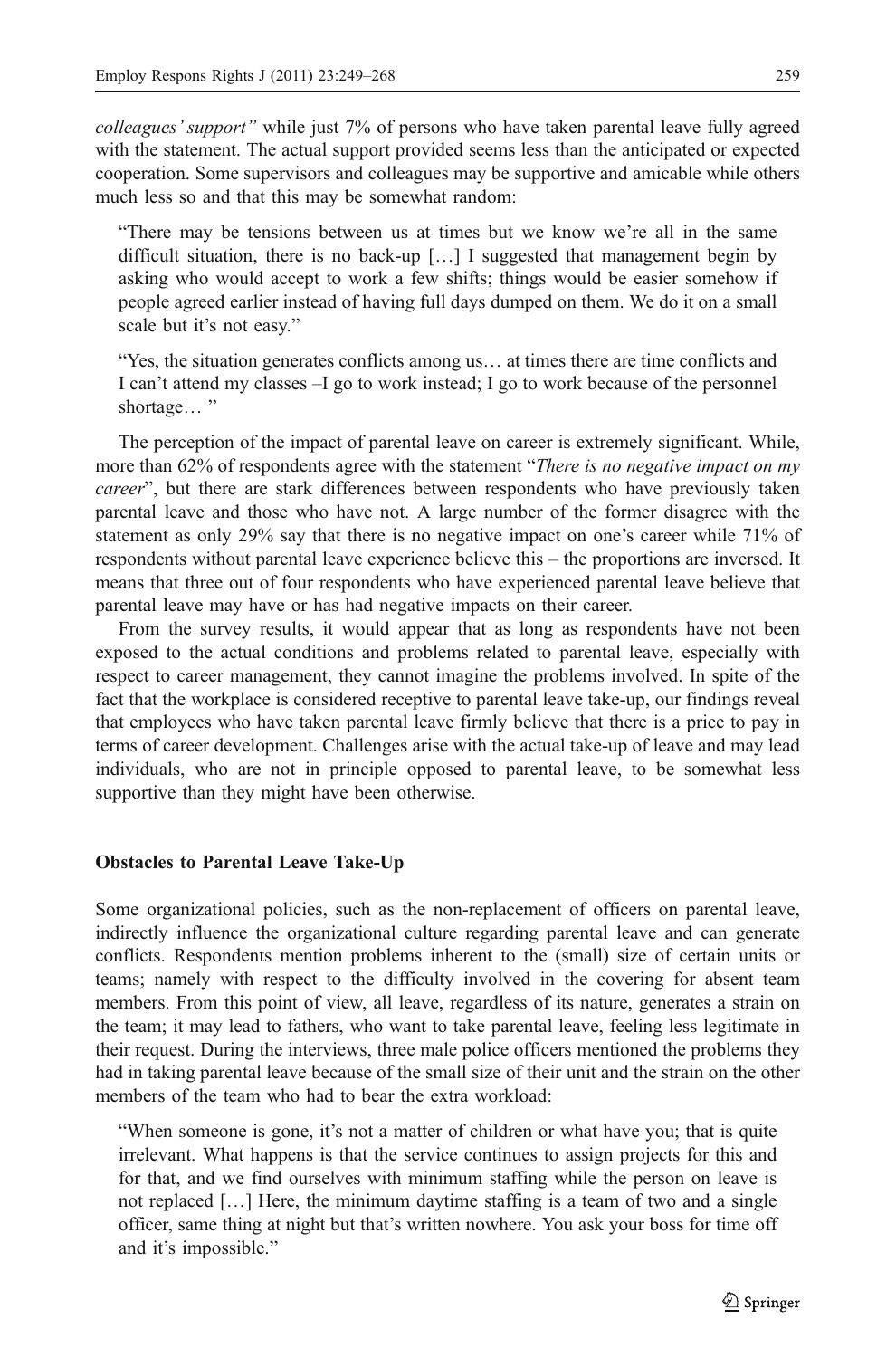"Because we are already staffed at minimum levels, the guy who needs leave for one reason or another cannot obtain it because there's nobody to fill-in for him. He must attend work and this is what is going to cause problems in his family. The sergeant needs at least four police officers so if one of them takes leave, it's not that bad … but it is difficult to work with reduced staff because the volume of incoming calls remains the same."

"In these circumstances we can't provide the population with the best service because some of the calls are not dealt with within a reasonable time. We are all asked to cover events like jazz festivals, but we aren't replaced, so if somebody wants to take leave, you can't unless you're really sick."

Another respondent told us that the whole issue is a real organizational challenge and that it is only in the units where police officers are older that the organizational problems related to parenting are easily dealt with:

"In my unit and in the police service in general parental leave is an issue because it is available now and things happen that were unheard of 10 years ago. It becomes an organizational problem. In order to replace those who take-up parental leave, you need to have a resource at hand and it frequently entails a certain amount of organizational stress. For example in the cavalry patrol, police officers are older and most of their children are grown ups. In the X unit I don't think there are young children; in the last year there weren't any births."

"When fathers take their parental leave they aren't replaced and their co-workers are left with extra workload simply because there are fewer personnel on the patrol. Not even for maternal leave at that. Women take leave from work and, for example in Station X, there are a lot of women between 25 and 30 years of age. They'll want to have children and right now ten of them have children."

These results show that the PS does not deter parents from taking parental leave but it did not adapt its organization and practices to this leave, which creates problems for the other employees, and may finally be an obstacle to parental leave take-up.

The specialization required for certain jobs in part explains the problems with backup and the resulting organizational strains:

"In units where specialized work is the rule, squads for example, personnel replacement is extremely difficult. You can't really replace this type of policeman because of the specialization involved. The same goes for someone working in forensic identification… but for the patrol personnel whose work is of a more general nature, things are different. Yes it's a complex issue."

Other results reinforce the idea that the PS did not adapt its organization to the new parental leave. The situation appears even to push a number of fathers to shorten the duration of their parental leave, but inherent organizational difficulties are not the only source of such problems. Rules, such as those regarding the earning of vacation days, force fathers to split the parental leave in order to preserve their vacation entitlement:

"Yes, I took three weeks instead of five; there are indeed advantages and drawbacks to parental leave. You lose some annual vacation days for the time you have taken in parental leave. It doesn't pay to take the parental leave in its entirety if you lose vacation days. But there are two weeks I can take later if I want and I'm happy I did; you receive only 70% of your salary but that's ok, it's still worth it."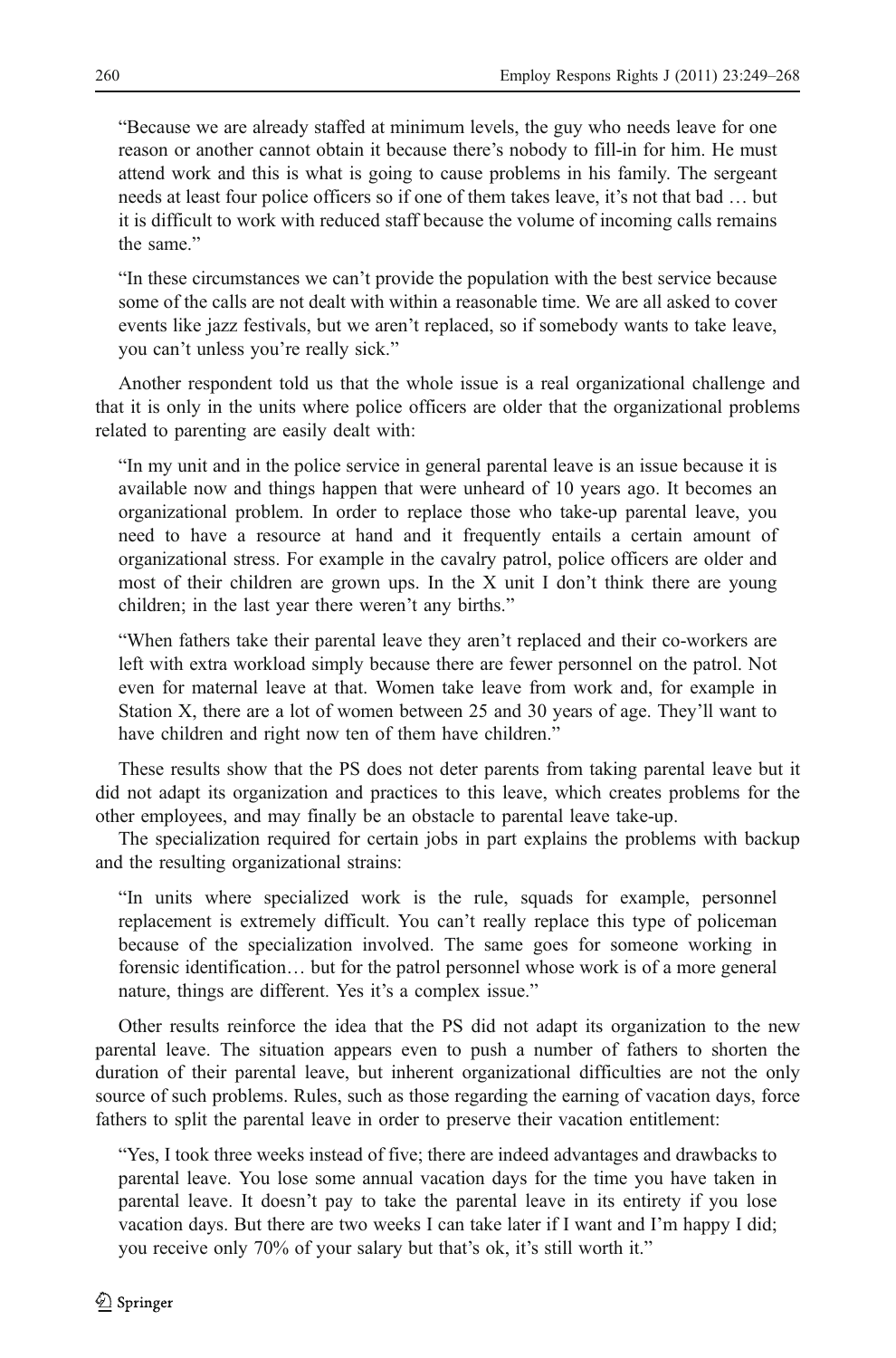To sum up, the interviews highlight the fact that, despite the apparently open and supportive attitude of the work environment, when it comes down to implementing the leave policy, there are organizational difficulties that make colleagues and superiors less open to leave take-up, although they recognize that it is a legal right. From a theoretical point of view, colleagues and managers agree with the parental leave policy but when it comes to practical implication, the organization is not necessarily adapted to it. Moreover, some organizational policies, such as the non-replacement of officers on parental leave, may indirectly impact supervisors and colleagues' support for taking up parental leave; they are likely to end up with work overload when a colleague takes such a leave.

Parental Leave Take-Up Timing and Motives

There were discussions, among the supervisors and colleagues of those on leave, about the problems created by the many fathers who take their parental leave in the summer rather than at the time of the child's birth. This shows that, despite support for the principle of parental leave, the timing of the leave leads to debate and sometimes lower levels of approval for the leave:

"Now if you ask the manager in me, I'd say that when fathers take their paternity leave in July when a large number of us are on vacation and our services are most required, the whole thing becomes a major issue and a real challenge. In addition to vacation and all the requests and calls we must deal with, summer activity levels and major events, you must subtract parental leave for which no replacement is available. When a father takes his paternity leave, he isn't replaced… They have the right to take 1 month and they take it but they add it to their summer vacation."

The Christmas period also seems to be a problem for supervisors and co-workers because many fathers choose this period to take their paternity leave:

"He's going to take it (paternity leave) right in the middle of the holiday season. Of course it will bring frustration to many even though replacement personnel are available. I told my husband to take it in December; I give birth in November and for 5 weeks I'll be off, for the duration of family gatherings… Everybody takes their parental leave at the same time either in June or December and it is legal. There is a shortage of personnel; others can't take time off because those on parental leave are not replaced. This generates a lot of tension because police officers are a scarce resource. And yes, asking for time off creates tension, regardless of the reason for asking."

The practice of taking paternity leave at a time of one's choosing and to extend the vacation period comes under criticism because the parental leave is not taken at the time the child is born. One might ask what kind of support was made available to the mother at that time. This practice actually goes against one of the objectives of the program, i.e., to ensure the father's presence in the first days or weeks after birth and to foster fathers' involvement with their newborn. A number of fathers and co-workers echoed this:

"I'm not sure if I'll take time off 3 weeks or for a shorter period of time. In my team I'm not the oldest so I have no choice for my vacation. I don't think paternity leave is designed to be taken in the summer so I'll take my leave when my wife gives birth and that's not in 8 months but I'll be there when the newborn comes."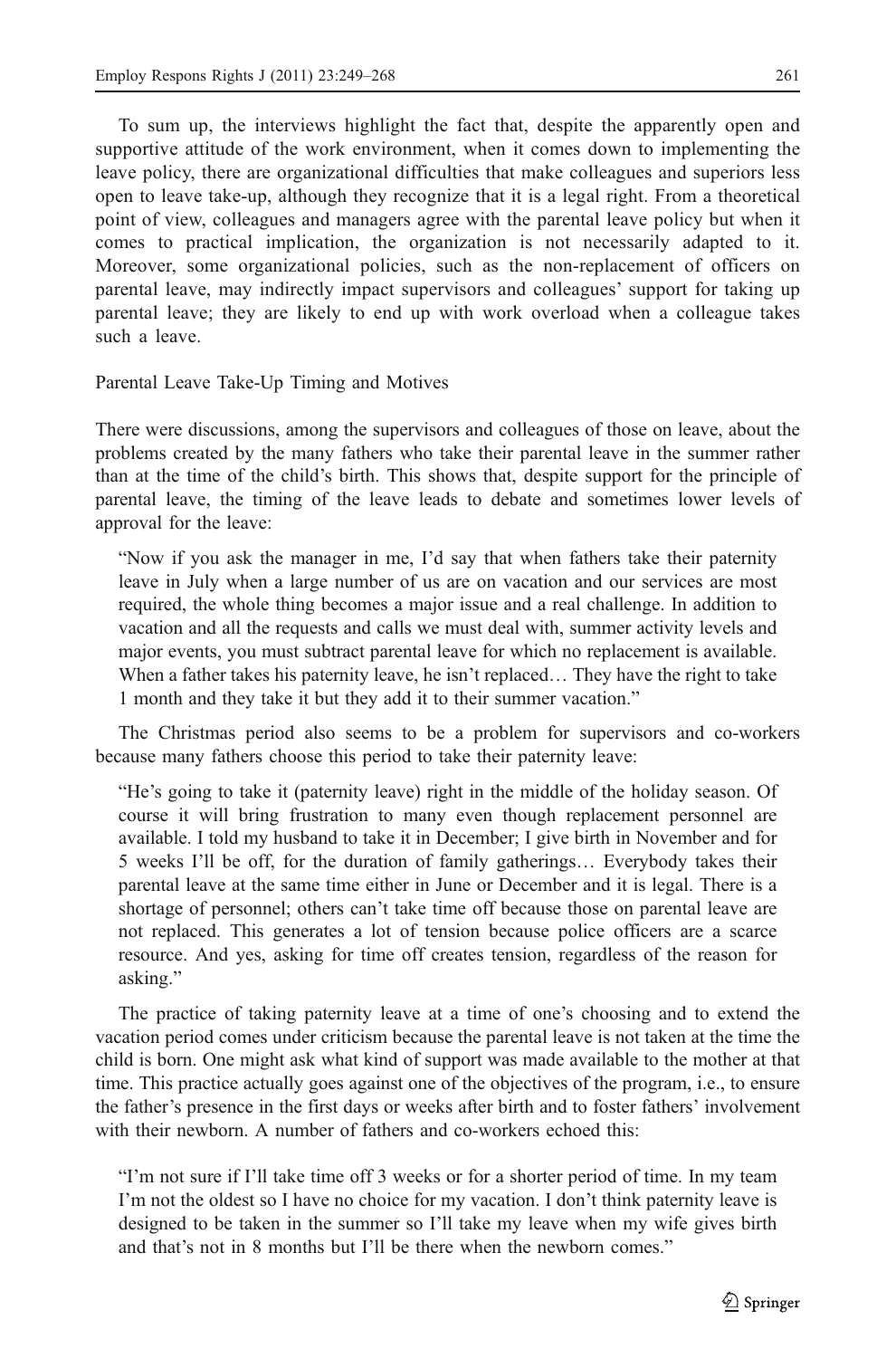However, opinions on this topic varied. As one mothers expressed her satisfaction at her husband's decision to take his paternity leave in the summer instead of at the time of the child's birth. Interestingly enough, this was not to be more present for the newborn, but rather to take care of the older children. Again there seems to be a deviation from the objectives of the paternity leave which was designed to help the mother and to foster contact between father and newborn. The following excerpt from an interview confirms this:

"My husband, also a police officer, took all 5 weeks and really enjoyed the leave. He took the entire month of August. He was very happy and that was great; he appreciated the leave and so did I. It was as if we were on vacation. He felt relaxed; our older son could spend more time with his father and did not feel excluded in the process. At that time the baby was 6 months old and anyway, in the very beginning the baby needs his mother more… that was enjoyable."

With the above objective in mind, parental leave also allows fathers to realize how tiring it is to take care of a newborn… Some just can't wait to get back to work!

"I didn't mind coming back to work either. The wife at home with the child has her husband handy and this is good for the couple. The parental leave program is a positive opportunity, depending on the salary of both parents. It really changes one's life and when you come back to work you're tired but the employer is able to understand because seven straight nights with a newborn in the house isn't all that easy… I'll be leaving for my vacation soon and I'm really looking forward to that."

From the point of view of female respondents, maternity leave take-up and parental leave overall generates fewer questions from both the women involved and their colleagues:

"I didn't need to negotiate much to take this leave, really. You can take a year extra if you want for a total of 2 years leave but 1 year is at your expense then. You have the right, whatever they say. When I'm at home I'm not a cop, I go on maternity leave and goodbye! I'm with my baby… and you know, I'm not bored at home and I don't miss work. I have friends among police officers and I see my friends. But don't expect me to come to the police station just to keep in touch, no, I'm not a workaholic, police business runs with or without me."

It is worth noting, however, that a number of women reported negative attitudes from colleagues especially if they were new in the service or when two pregnancies occurred with only a short interval between them:

"Some think that I became pregnant rather quickly but I had worked 1 1/2 year elsewhere and I had been with the police for 3 years, so I didn't feel I was a completely green. Some didn't appreciate it but it didn't overly affect me."

With regards to successive maternity leaves and even parental leave, extended leave seemed to generate problems or at least some misunderstandings. In other words, not only the timing of leave, but also its length, can lead to less supportive attitudes, not to mention potential negative effects on the career:

"I was on maternity leave and then I switched to parental leave. Here in our collective agreement it is possible to take up to 2 years off if you include all leaves and the unpaid leave… during my parental leave my other daughter was diagnosed with cancer; at the time I was expected to come back to work she was under chemotherapy and management refused to extend my leave. I appealed to our union for help."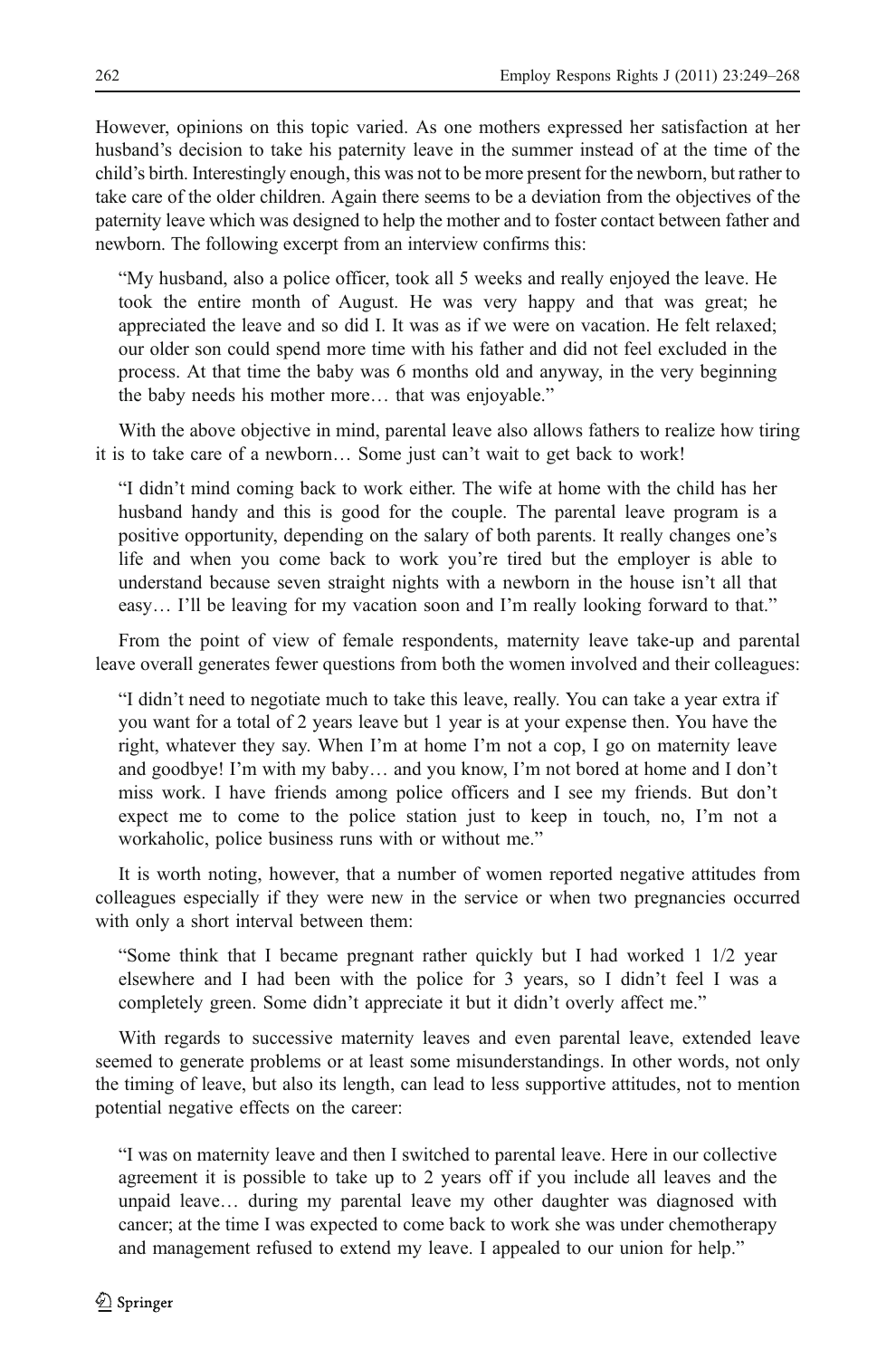Is Parental Leave More Legitimate than Other Leaves?

Another surprising attitude revealed by the research data is that parental leaves are often perceived as more legitimate than other forms of leave (when a child is older, for example), even if they are for family reasons. This may be because it is generally believed that caring for a newborn is essential. We cannot therefore deduce that an environment that is found in our study to be positive for parental leave would be supportive for other types of working time arrangements required or requested for work-life balance (i.e., flexible schedule, leave for family purposes, reduced workweek, voluntary part-time, etc.). In fact, quantitative and qualitative data indicated that taking up other types of leave is often seen negatively:

"We have a bank for sick leave but I remember when I started to work in the service, sick leave was already frowned upon. Sometimes you have to, you have the right, but other reasons are frowned upon as well. There is also burnout or depression, that too is frowned upon. Right now in my workplace there are more people with children and I can see more people taking time off for family reasons; it seems more acceptable."

"But the most revealing test is when your supervisor tells you: you daughter has leukemia but that's not my problem. I think this tells all. At one point I was ready to hire a lawyer. Once a physiotherapy appointment had been changed and I found that message in my answering machine; I was stuck because I didn't have enough time to take her there and come back during my break: permission was denied."

"All this is a juggling act. We try not to take sick leave and to make arrangements with the supervisor and to find somebody to fill-in. Of course I can anticipate, meaning that I'll owe time to the service, I'll have to report in on another day. I don't understand that system… I'm one who isn't scared to take sick leave when necessary and I remember police officers – male and female telling me: I don't feel well. Why don't you just go home? *Oh no*, they reply, *I can't take sick leave*. This isn't unusual. If my mother was sick, no trouble, this is part of the collective agreement; we have 60 hours, which is 7 days, half of which must always remain in the hours bank."

Many respondents mentioned needing to find a colleague who would cooperate in order to be able to make arrangements for work schedules, vacation, exchanging hours, or getting organized to replace someone:

"Well, here we anticipate time and pay it back later. We must fill a form and hand it to the supervisor. I can anticipate one, two, and up to 7 1/2 hours. When the sheet adds up to 7 1/ 2 hours, you owe 1 day of work. Then they can ask you to come in at a date of their choosing unless you draw on your personal leave and pay back your debt before the assignment is given to you. If you anticipate less than 7 1/2 hours, then they can't ask you to repay the time. This way, you may have up to 4 anticipated hours (laughter)."

"Yes, I did that recently and then I had to work on one of my days off. You can check this out in the computer, how many hours of planned days off, how many are available."

"For part-timers, the taking up of leave hasn't occurred yet. They have a right to it but nobody has used it so far. When the person is back from her maternity leave, and if there is someone else in the same situation who wishes to share schedules, yes it's possible but to my knowledge this has yet to occur. In our department, however, we are on minimum staffing and this is harder to arrange unless two persons decide they have no problem with a decrease in their salary; yes they can team up to organize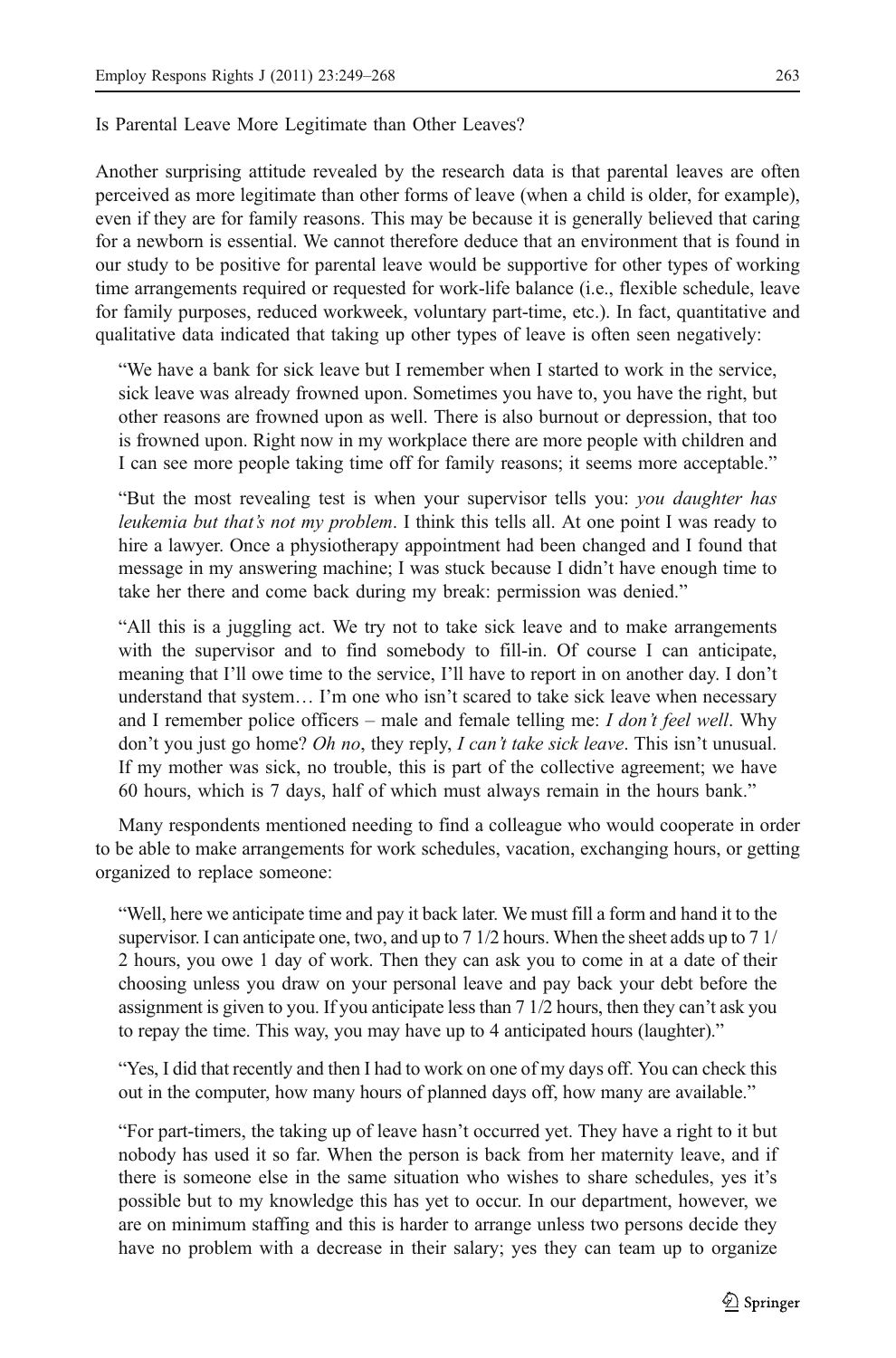work-family arrangements between themselves. But we'll have to adjust and do something in the coming years."

The need for adopting a "give-and-take" attitude is also mentioned. The understanding was that if one gave generously to the service, one might gain more flexibility; but this was apparently not as automatic and legitimate as parental leave.

"I'm a person who'll give a lot to the service in terms of hours so when I must take leave I don't feel that I'm frowned upon. I don't ask for leave very often; I'm lucky to have parents who are still young and healthy so except for dentist appointments I will not seek or request time off. I'm lucky enough not to owe anybody anything."

"Occasionally in situations where weather or family obligations require that you stay home, some things can be managed from the home while still working for the service. There are tools that help in managing work-family issues."

While a number of respondents expressed feeling negative pressure with regards to leave for family reasons, others simply stated that they have a right to take leave:

"Last week my son didn't feel well, I drew on family leave and stayed home to take care of him. At the daycare centre, there's too much action, my children are often sick with an "-itis" [...] I have the right to take 60 h of family leave and at the end of the year, there is rarely any left in the bank. My kids don't want their grandmother; they want their mom when they are ill. I'll never feel any shame for taking family leave as needed, they can even check on me if they wish."

Supervisors who had children or who used to have children at home were apparently more open to the various leave formulas and work schedule arrangements:

"I have children and I can understand this quite well. It's like anything else; if you haven't experienced something you may have an idea of it but you don't know exactly what it's all about… Things are very different from what they were just one generation ago. Today, more men take care of their children, for example during paternity leave. When I had my children, those things simply didn't exist. Increasingly people take advantage of this in every part of society; and in general, fathers do take care of their children."

# Discussion

The perception of employees with regards to their right to take up parental leave is an important issue from the standpoint of work-life balance and career management. Contrary to expectations that the police work environment would not foster work-life balance, our findings lead us to believe that it is, at least initially, fairly open to parental leave. This compares quite well to what Haas *et al.* ([2002\)](#page-19-0) observed for Sweden some time after the introduction and extension of parental leave, a situation similar to that of Quebec, that is that the organization is somewhat "father friendly". While the expansion of the length of leave in Canada did translate into longer leaves in organizations, as shown by Han et al. ([2009\)](#page-19-0) for the United States, the Canadian case indicates that a better financing increases leave uptake, but we show that there are still obstacles to leave take-up even in this context. Given the fact that the police sector is a sector where wages are quite high in comparison with the average, our study also confirms that higher earnings and level of education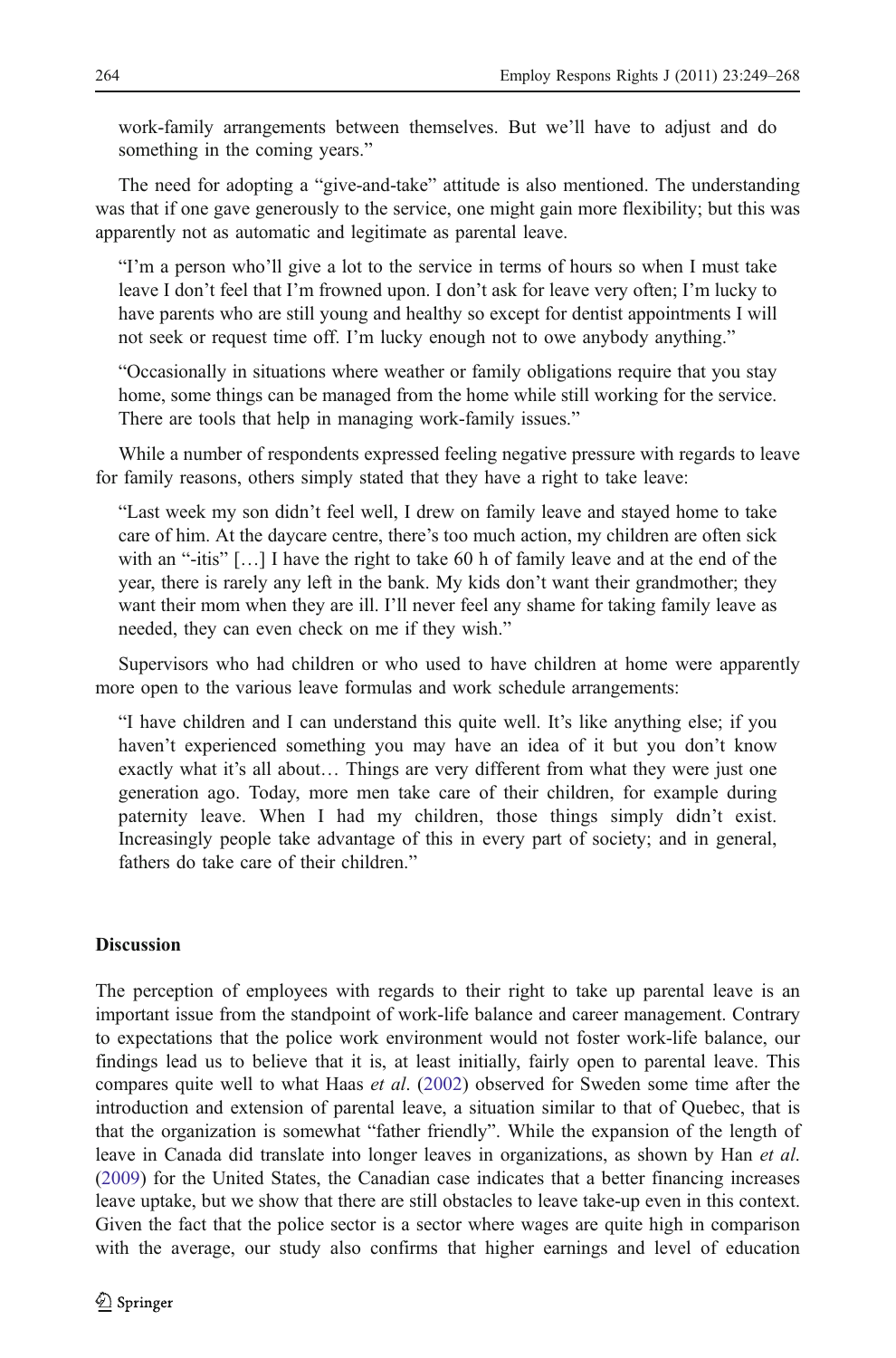(college level and often university degree) has a positive impact on leave take-up, although we cannot directly compare with other sectors here (Whitehouse *et al.* [2007\)](#page-19-0), and no Canadian data would permit this comparison on a larger scale.

Our results also highlight important differences in perceptions of leave take-up between the groups of respondents that were interviewed as well as the fact that respondents insisted the organizational openness was strongly contingent upon individual, first-line supervisors. These findings are in line with those of Behson [\(2005](#page-18-0)) and confirm the importance of informal or organizational support (supervisors and colleagues) to the success of the implementation of family-friendly policies. Indeed, we found that some respondents chose to remain in a specific department or service because things were more difficult elsewhere. As was found in previous research (Haas et al. [2002;](#page-19-0) Lewis [2001](#page-19-0); Tremblay and Genin [2010\)](#page-19-0), our respondents were also very aware of the value of informal support. They perceived that the support displayed in their work environment was provided by the immediate work environment, and then translated into workplace culture, which confirm and complement past studies (Guérin et al. [1997\)](#page-19-0).

We observed the same as Haas *et al.*  $(2002)$  $(2002)$  for Sweden: although the organization is somewhat "family-friendly", it has not undertaken major changes in its practices to ensure that the work environment is really supportive of parents who take leave. As Sweden and Quebec are amongst the most progressive countries in terms of paid parental and paternity leave, this says a lot for the situation in other countries. While leave may be supported officially in a country, the absence of paid leave is a factor that impacts negatively on leave take-up (Han and Waldfogel [2003](#page-19-0)); beyond this however, even when leave is officially supported and paid, there appear to be obstacles to leave take-up.

While Behson ([2005\)](#page-18-0) has shown the importance of informal support for work-family measures (working hours, schedules, etc.) in a firm, we show that it also plays a role even for formal State policy measures such as parental leave, which are considered "normal" and can be "part of the organizational culture", as was shown here, but can still be perceived as having negative impacts on one's career and therefore, lead to lower take-up. Where our study may have gone a little further than previous research in Sweden (Brachet [2007;](#page-18-0) Haas et al. [2002;](#page-19-0) Sundström and Duvander [2002\)](#page-19-0), where leaves are comparable to Quebec, is in showing precisely how these obstacles can take various insidious forms, the qualitative part of the research making it possible to uncover such subtle obstacles. Of course, in many other countries such as the US and Australia, the first issue is to get a paid parental leave in the first place, but this research is important because it shows that the formal State policy is not enough and that more needs to be done to ensure active participation in leave by women and men, the latter group being the more difficult to bring to increase leave take-up and length of leave (Brachet [2007](#page-18-0)).

When looking at the actual practice of parental leave take-up, it must be noted that women and parents of young children were faced with barriers in their attempts to make use of the available policies to balance work and family responsibilities. Indeed, we observed that people who had actually experienced parental leave were less optimistic than the respondents who had not experienced parental leave first-hand. It may be that those who had not taken parental leave were simply not aware of the difficulties they could encounter in applying for it nor the potentially negative impact it could have on their career. This would need further investigation since we did not find other research comparing these two groups, even in Sweden, where parental leave has been developed in the 70's as an important right of parents. Brachet ([2007](#page-18-0)) shows that fathers still take shorter leaves than mothers, that the percentage of uptake is not 100%, that fathers often take the leave in summertime, when things are slower at the job; this may be some indication of a perception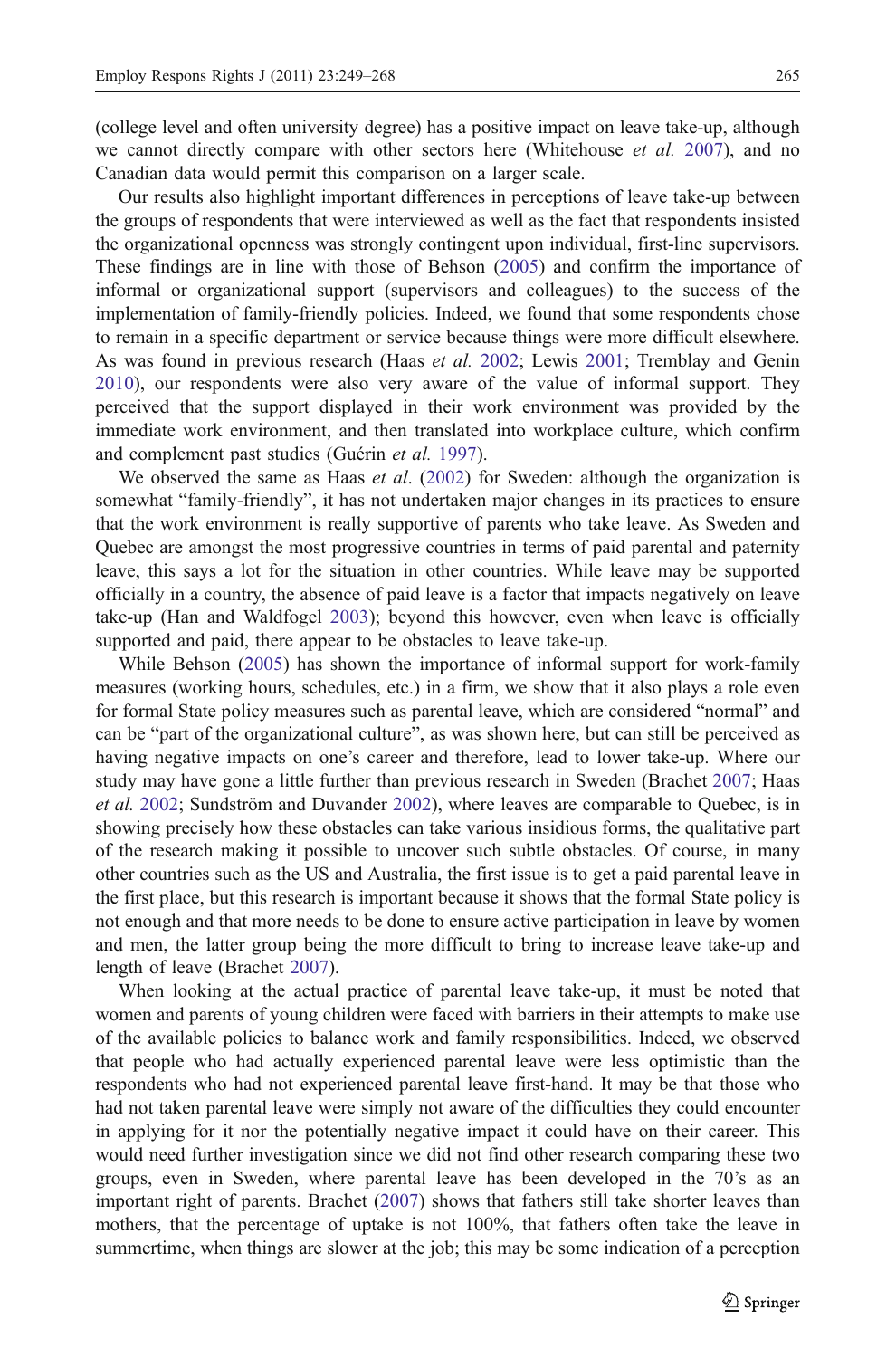of risks related to leave uptake, but the motivations were not clearly indicated as there is no data on this for the Swedish case. This is an interesting contribution of our paper, but of course it needs to be tested and confirmed on a larger scale.

Our findings also bring to light the fact that while parental leave is seen as a right, other types of leave are considered less legitimate, and again, we found no other research on this, except for the Swedish research indicating that firms had not really made important changes in corporate policies and thus, fathers still hesitate to take paternity leave, all the more other forms of family leaves (Haas et al. [2002\)](#page-19-0).

While research has highlighted the role of organizational support for work-life balance, our research brings to light the importance of the professional category and related constraints. For example, in police work, as in much service work (Fusulier *et al.* [2006](#page-18-0)), individuals need to be replaced in order to avoid overloading their colleagues' shoulders. This can be related to the work of Fusulier *et al.* ([2006\)](#page-18-0) who highlight the role of the professional "ethos" or professional categories in the work-life issue, beyond national policy and organizational issues. These authors show that the professional category is another level where work-family constraints can play out; indeed, beyond national policy and firm practices, the work ethos or implication can lead individuals not to take leave for fear of being seen as less engaged in their work.

All these elements should call policy-makers' attention to the importance of informing and raising awareness on issues such as parental leave take-up and organizational support for policy implementation, but also to the need for the support of other forms of family leave as children grow up. As it has been shown by Whitehouse et al. [\(2007\)](#page-19-0) in Australia and Blair-Loy and Wharton ([2004\)](#page-18-0) and Budd and Mumford [\(2006](#page-18-0)) in the UK, the implementation of a progressive family-friendly policy is not sufficient to guarantee its provision. Indeed where state policies such as parental leave are implemented, it is expected that all may benefit without penalty to career development. Otherwise the objective of the parental leave policy cannot be reached (Moss and O'Brien [2006](#page-19-0); Tremblay [2008\)](#page-19-0). Paid parental leave remains an important employee right, one not yet attained in many countries, but our results show that the concrete application and impact of this policy need to be taken into account in order for it to attain its goal.

# Conclusion

Our results should bring organizations to pay more attention to the issue of obstacles to leave take-up and also to the return of leave-takers to work;<sup>1</sup> they should provide the support necessary to prevent any negative impact on their careers. For example, organizations could develop training programs for individuals to bring them up to date on important events that happened or to introduce them to new technologies used in the work context. They should also develop human resource training or information sessions on the importance of including parents in promotion plans and career path development.

As with any research of this nature, we recognize the limits of our survey. It was conducted in a specific sector and organization, and family issues related to aging parents were not dealt with in as much depth as we had hoped, since the interviewees were more

<sup>&</sup>lt;sup>1</sup> While Waldfogel et al. ([1999\)](#page-19-0) show that family leave coverage increases the likelihood that women will return to her employer after childbirth in the US, Britain and Japan, we found no research looking into the more qualitative dimension of the impact on the career, job content and responsibilities after leave.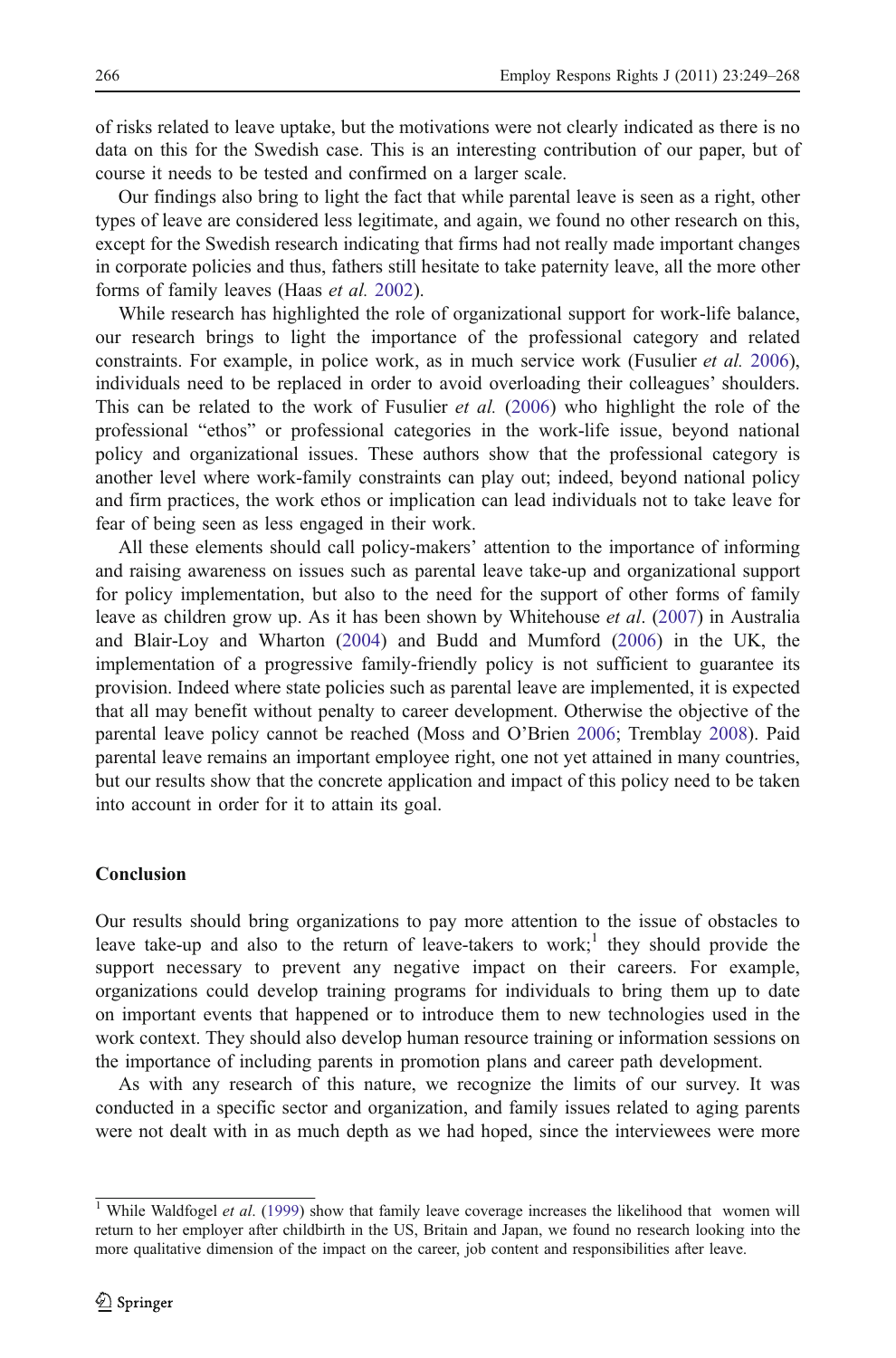<span id="page-18-0"></span>concerned with parenting issues. These limitations open the way for future research. It would be important to cover other sectors: to compare sectors considered feminine or masculine, as well as sectors with different types of management structures (public, private, community) in order to see if management philosophies make a difference. Since our research gives a first indication of possible negative impacts of parental leave, future research should also look into the issue of personnel replacement, the support of colleagues' and their increase in workload. Finally, organizations should also find solutions to make up for personnel shortage problems that arise when parental leaves are taken. This is an important contribution of the paper to the study of impact of parental leave; if state policy on paid parental leave is a prerequisite, it is also important to follow up with organizational support within firms if one wants to maximize leave uptake for fathers and mothers.

# References

- Behson, S. J. (2005). The relative contribution of formal and informal organizational work-family support. Journal of Vocational Behavior, 66(3), 487–500.
- Blair-Loy, M., & Wharton, A. S. (2004). Organizational commitment and constraints on work-family policy use: corporate flexibility policies in a global firm. Sociological Perspectives, 47(3), 243–267.
- Brachet, S. (2007). Les résistances des hommes à la double émancipation. Sociétés Contemporaines, 65(1), 175–197.
- Budd, J. W., & Mumford, K. A. (2006). Family-friendly work practices in Britain: availability and perceived accessibility. Human Ressource Management, 45(1), 23–42.
- Campbell Clark, S. (2001). Work cultures and work/family balance. Journal of Vocational Behavior, 58(3), 348–365.
- Cette, G., Méda, D., Sylvain, A., & Tremblay, D.-G. (2007). Activité d'emploi et difficultés de conciliation emploi-famille: une comparaison fine des taux d'activité en France et au Canada. Loisir et société/ Leisure and Society, 29(1), 117–154.
- Conseil de la Famille et de l'Enfance. (2008). L'engagement des pères. Rapport 2007–2008. Québec: Conseil de la Famille et de l'Enfance.
- Doucet, A., Mckay, L., & Tremblay, D.-G. (2009). Parental leave in Canada and Québec: how to explain the different routes taken? In P. Moss & S. Kamerman (Eds.), The politics of parental leave policies. Bristol: Policy Press.
- Driessen, G., Smit, F., & Sleegers, P. (2005). Parental involvement and educational achievement. British Educational Research Journal, 31(4), 509–532.
- Duxbury, L., & Higgins, C. (2003). Where to work in Canada? An examination of regional differences in work life practices (pp. 103). Ottawa: CPRN Research report commissioned by the BC Work-Life Summit 2003.
- Duxbury, L., Higgins, C., & Lee, C. (1993). The impact of job type and family type on work-family conflict and perceived stress: a comparative analysis. ASAC'93 Ressources Humaines, 14(9), 21–29.
- Elliott, J., Dale, A., & Egerton, M. (2001). The influence of qualifications on women's work histories, employment status and occupational attainment at age 33. European Sociological Review, 17(2), 145–168.
- Families and Work Institute. (1998). 1998 business work-life study. New York: Families and Work Institute.
- Families and Work Institute. (2008). Times are changing. New York: Families and Work Institute.
- Frederick, J. A. (1995). Au fil des heures … L'emploi du temps des Canadiens. Ottawa: Statistique Canada. Frederick, J. A., & Fast, J. E. (2001). Enjoying work: An effective strategy in the struggle to juggle? Canadian Social Trends (Vol. Catalogue No. 11–008). Ottawa: Statistics Canada.
- Frone, M., & Rice, R. (1987). Work family conflict: the effect of job and family involvement. Journal of Occupational Behaviour, 8, 45–53.
- Fusulier, B., Giraldo, S., & Lanoy, D. (2006). L'utilisation des dispositifs d'articulation de la vie familiale et de la vie professionnelle. Étude auprès de 48 entreprises de Wallonie (Belgique). Enfance, famille et génération, 1(2), 31–51.
- Fusulier, B., Tremblay, D.-G., & di Loreto, M. (2008). La conciliation emploi-famille dans le secteur du travail social au Québec: une différence de genre? Quelques éléments de réponse. Politiques Sociales, 68  $(1), 63-81.$